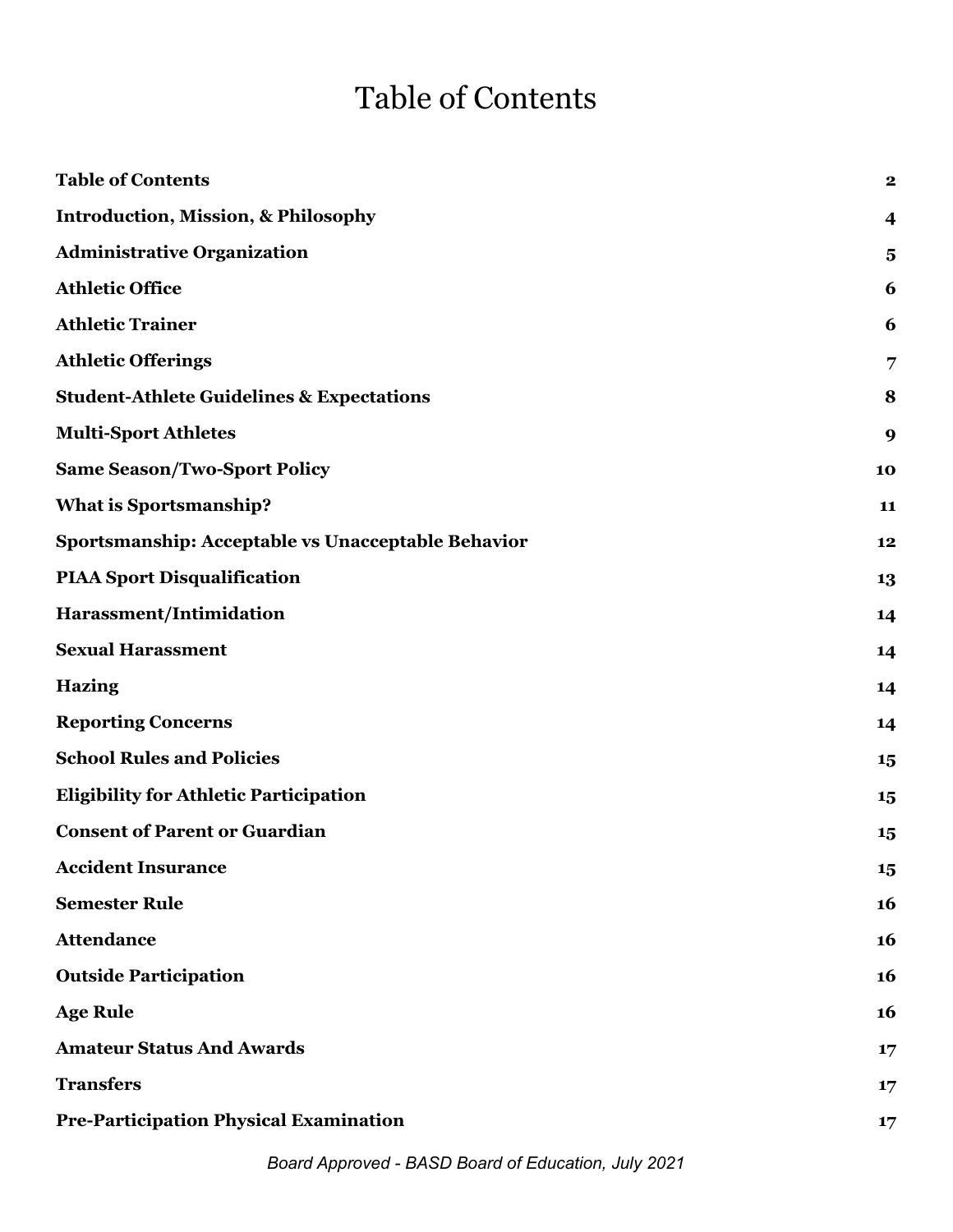| <b>Concussion Recognition and Management</b>             |    |
|----------------------------------------------------------|----|
| <b>Discipline</b>                                        | 18 |
| <b>Disciplinary Exclusions</b>                           | 18 |
| <b>Drugs and Alcohol</b>                                 | 18 |
| <b>Tobacco</b>                                           | 20 |
| Home-School & Charter School Students                    | 20 |
| <b>Letterman Awards</b>                                  | 21 |
| <b>Special Awards</b>                                    | 21 |
| <b>Varsity Jackets</b>                                   | 22 |
| <b>Student Transportation</b>                            | 22 |
| <b>Returning Equipment</b>                               | 22 |
| <b>Team Rules</b>                                        | 22 |
| <b>Weather Cancellations</b>                             | 23 |
| <b>Squad Selection</b>                                   | 23 |
| <b>Collegiate Athletics</b>                              | 24 |
| <b>Social Media Guidelines</b>                           | 25 |
| <b>Parent/Guardian Code of Conduct</b>                   | 26 |
| <b>Parents and Guardians</b>                             | 27 |
| <b>Procedures for Discussing Parental Concerns</b>       | 28 |
| <b>Beaver Area School District Title IX Information</b>  | 28 |
| <b>Student-Athlete/Parent Receipt and Acknowledgment</b> |    |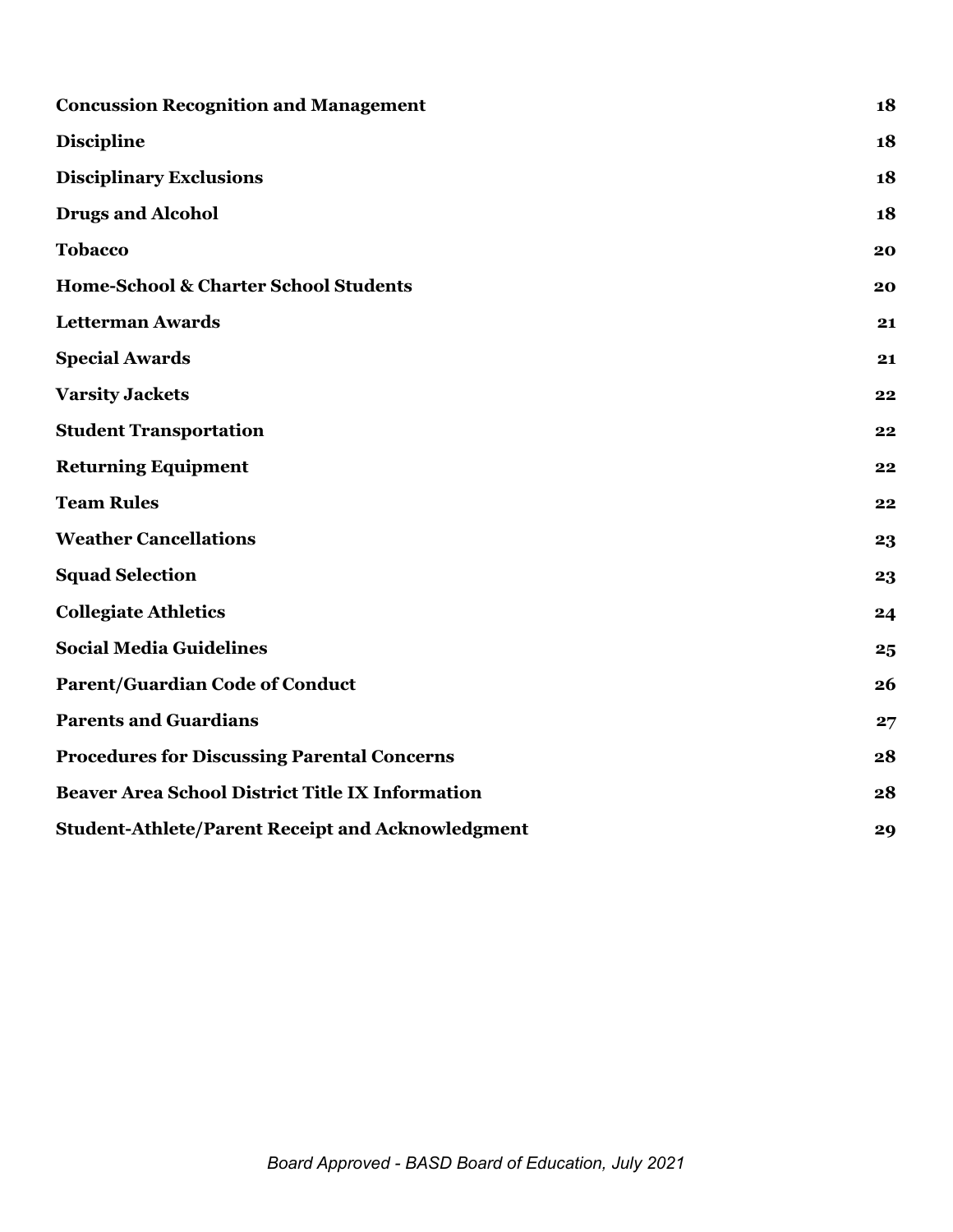### Introduction, Mission, & Philosophy

#### **Athletic Handbook Introduction**

The purpose of this handbook is to define the athletic policies and procedures of the Beaver Area School District. The success of the athletic program depends upon the understanding, teamwork, and cooperation of administration, staff, athletes, and parents in carrying out the athletic policies. In addition to the local policies as defined in this handbook, Beaver Area School District athletics are governed by the rules and regulations of the Western Pennsylvania Interscholastic Athletic League (WPIAL), the Pennsylvania Interscholastic Athletic Association (PIAA), and the National Federation of High School Sports (NFHS). Members of a Beaver Bobcats athletic team have assumed a great deal of responsibility and immediately and publicly represent the school, home, and community. The athletes serve as role models for fellow students, especially those in younger grades.

#### **Mission Statement**

The Beaver Area School District, a dynamic learning community connected by enduring relationships and academic excellence, is dedicated to preparing students to achieve their personal best today and tomorrow through the pursuit of rigorous academics which integrate creative thinking and innovation, through the development of an informed global perspective, and through the instilling of responsibility to their community.

#### **Athletic Philosophy**

Athletics are a part of the extra-curricular educational process of the Beaver Area School District, serving as an arena for learning. We strive to have each student-athlete enjoy a positive experience while developing competitive teams. Within this framework, the participation of all student-athletes is encouraged, without compromising the competitive nature.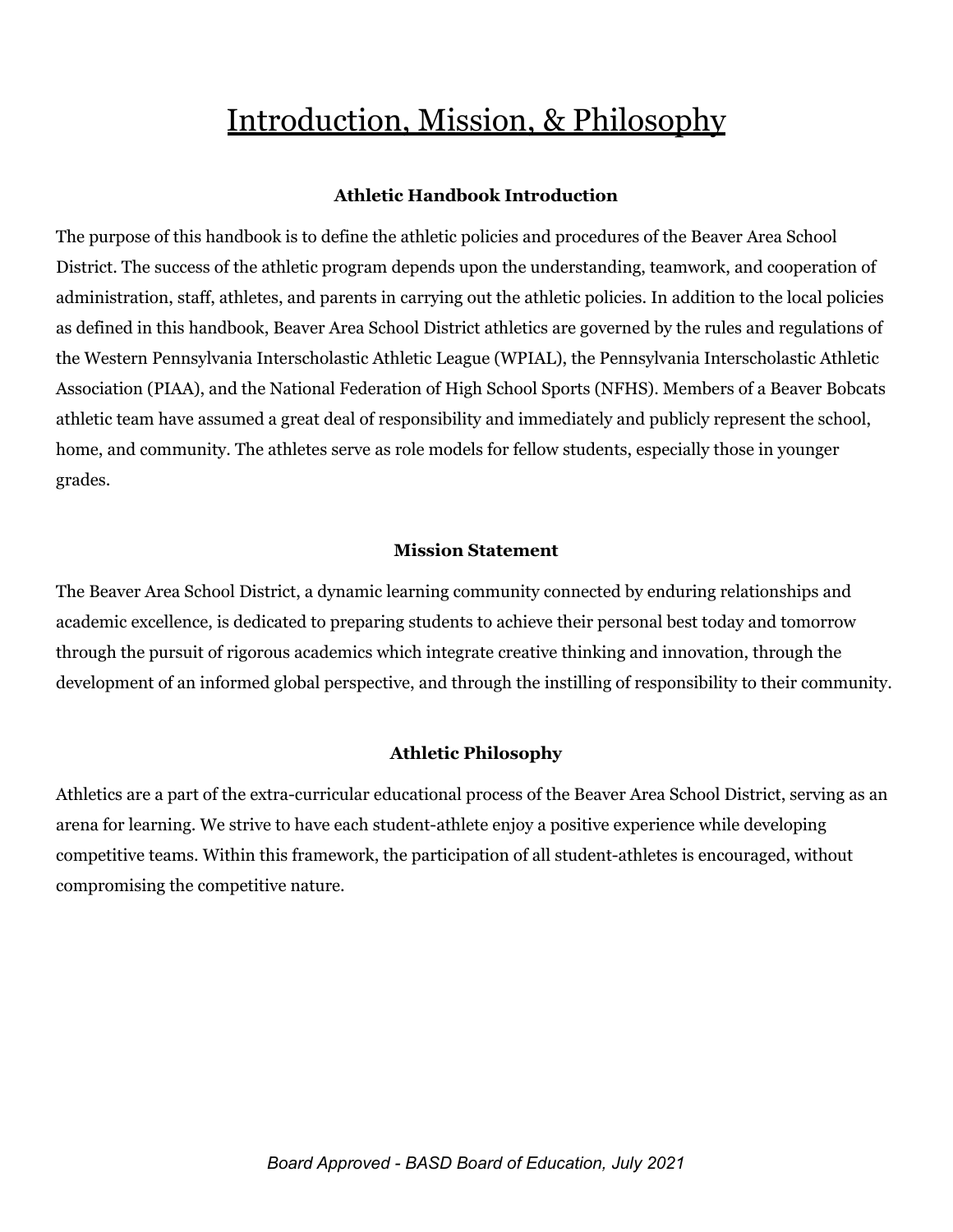#### Administrative Organization

#### **BOARD OF EDUCATION**

⇧

#### **SUPERINTENDENT OF SCHOOLS**

Dr. Carrie Rowe

⇧

#### **PRINCIPALS**

Dr. Meghan Murray (High School)

Dr. Steven Katkich (Middle School)

⇧

#### **ATHLETIC DIRECTOR**

Alan Alcalde, RAA

⇧

#### **VARSITY HEAD COACH**

⇧

#### **ASSISTANT, SUB-VARSITY,**

#### **VOLUNTEER COACHES, & ATHLETIC TRAINER**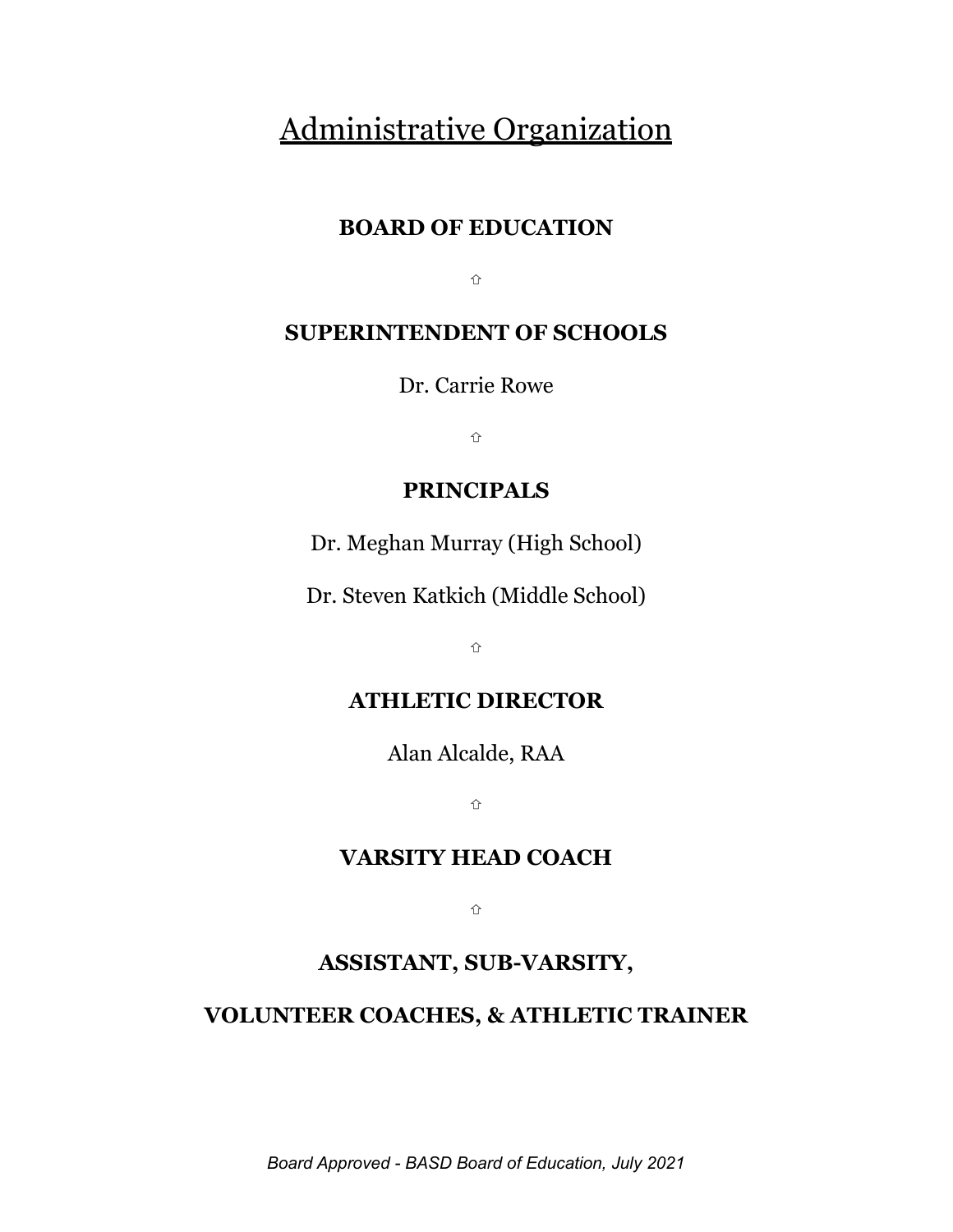#### Athletic Office

#### **Alan Alcalde, RAA**

Athletic Director Email: alcaldea@basd.k12.pa.us Phone: 724 774-0250 Ext. 1860 Fax: 724 773-8103

#### **Nancy Gailey**

Athletic Office Administrative Assistant Email: gaileyn@basd.k12.pa.us Phone: 724 774-0250 Ext. 1861 Fax: 724 773-8103

#### Athletic Trainer

#### **Ashley Walker**

Email: walkera@basd.k12.pa.us Phone: 724-774-0250 Ext. 1311

The athletic trainer will be responsible for the prevention and treatment of all school related athletic injuries. All injuries must be reported to the athletic trainer immediately.

When an injury of consequence occurs outside of school that might require medical attention, the player or parent should notify the coach and/or the athletic trainer.

Any time a student is seen by a doctor or recommended to be seen by a doctor or athletic trainer as a result of a possible injury, a medical release must be provided to the athletic office by the doctor or athletic trainer before the student may resume participation.

Concussion baseline testing will be administered for all middle school and high school athletes prior to practice or competition. After initial screening, athletes will be retested every two years. If an athlete sustains a head injury during practice or competition, a follow-up test will be conducted and compared with baseline data. If a concussion is confirmed, an athlete must be medically cleared prior to returning to active participation in practice or competition.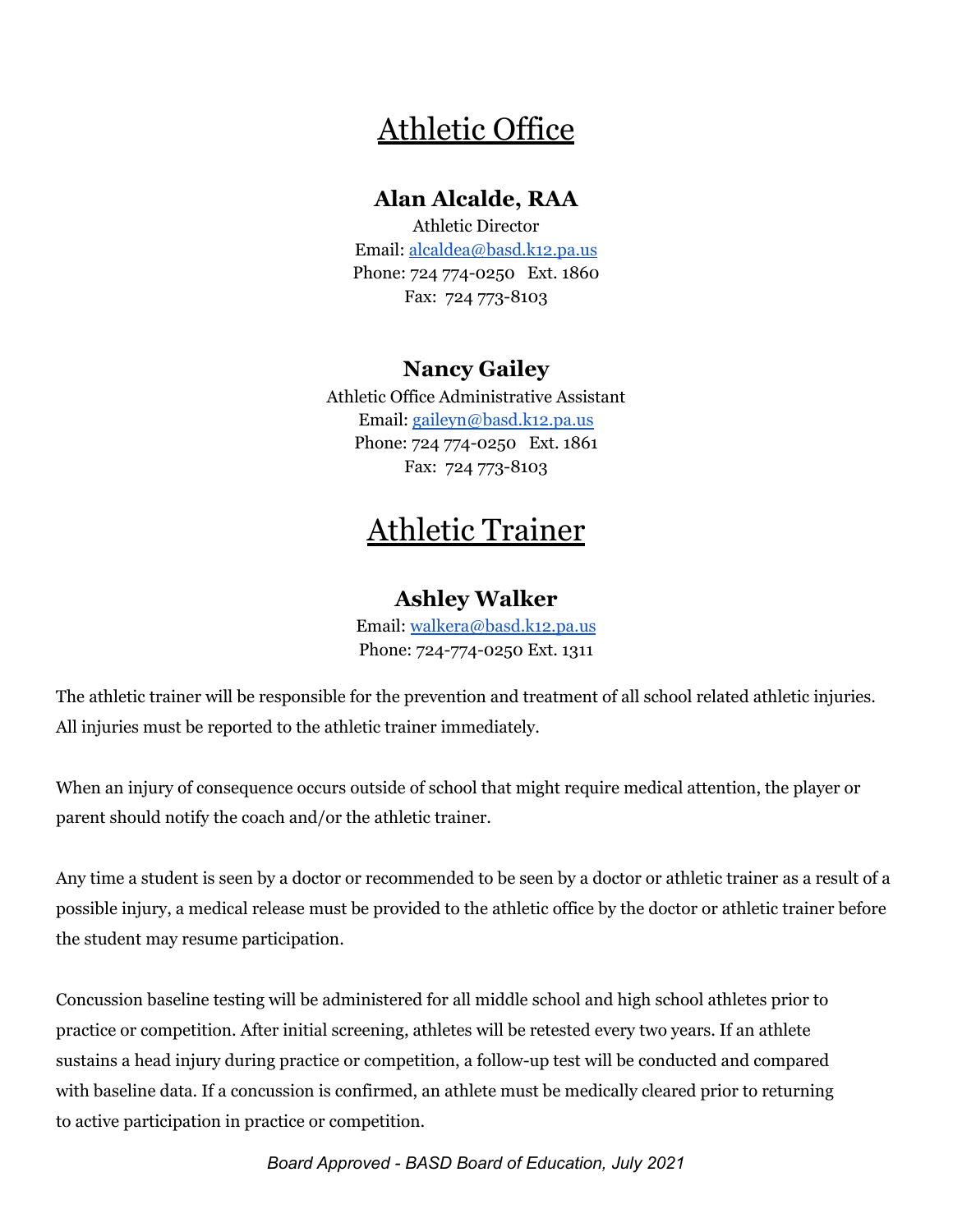# Athletic Offerings

The following interscholastic sports offered in the Beaver Area School District are governed by the rules set forth by the National Federation of High School Sports (NFHS), the Pennsylvania Interscholastic Athletic Association (PIAA) and the Western Pennsylvania Interscholastic Athletic League (WPIAL).

Interscholastic sports are offered to students in grades 7 through 12 unless otherwise noted. The number of teams and/or specific levels may vary from year to year based on interest.

| <b>Level</b>       | <b>Fall Season</b>                                                                                                                     | <b>Winter Season</b>                                                                                                         | <b>Spring Season</b>                                            |
|--------------------|----------------------------------------------------------------------------------------------------------------------------------------|------------------------------------------------------------------------------------------------------------------------------|-----------------------------------------------------------------|
| <b>High School</b> | Football<br><b>Boys Soccer</b><br><b>Girls Soccer</b><br>Coed Cross Country<br><b>Girls Tennis</b><br><b>Boys Golf</b><br>Cheerleading | <b>Boys Basketball</b><br>Girls Basketball<br>Wrestling<br>Coed Swimming &<br>Diving<br><b>Unified Bocce</b><br>Cheerleading | <b>Baseball</b><br>Softball<br><b>Boys Tennis</b><br>Coed Track |
| Middle School      | Football<br><b>Boys Soccer</b><br><b>Girls Soccer</b><br>Girls Basketball<br>Coed Cross Country<br>Cheerleading                        | <b>Boys Basketball</b><br>Wrestling                                                                                          | Baseball<br>Coed Track                                          |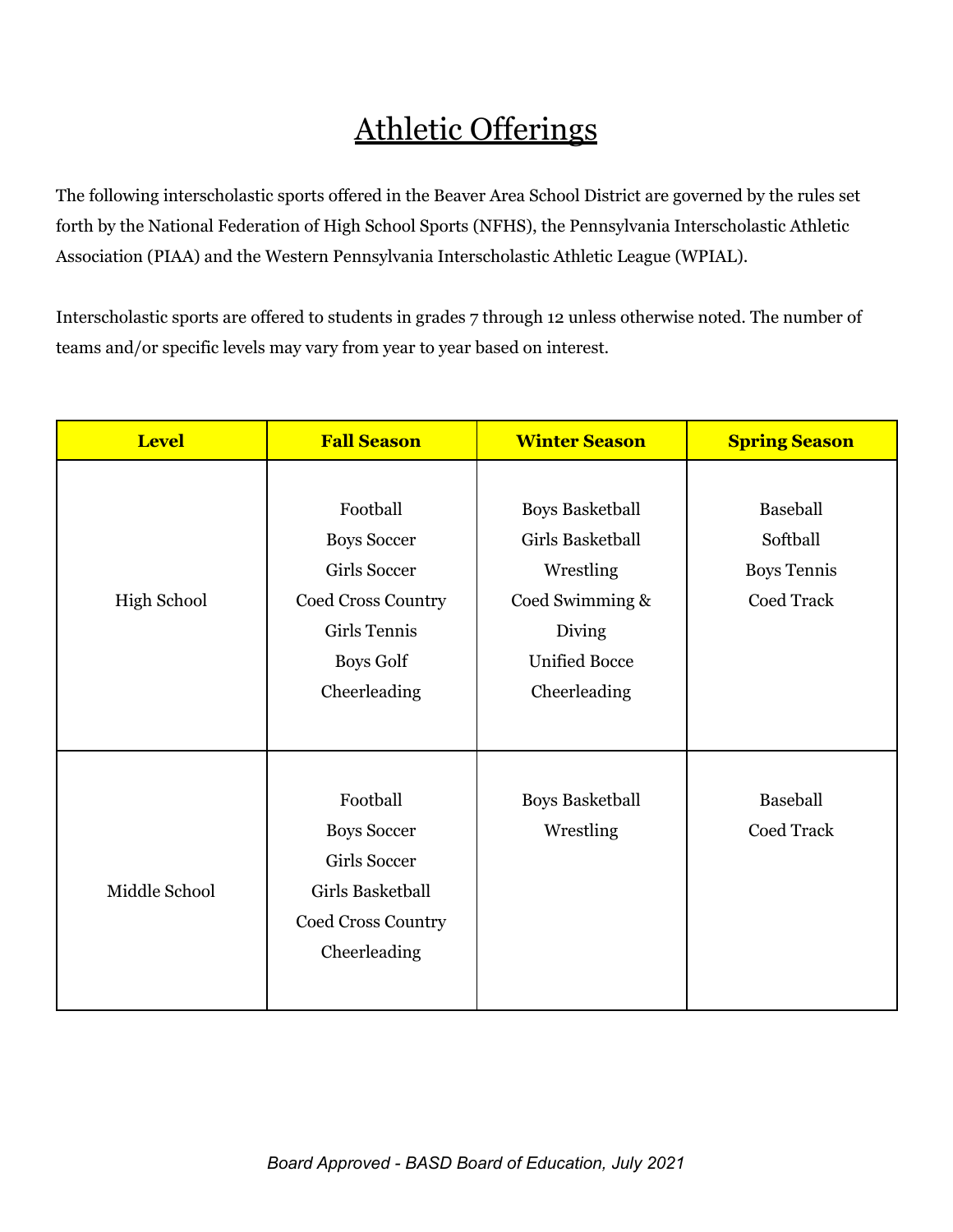# Student-Athlete Guidelines & Expectations

- 1. Athletes will not be permitted in any area of the building after school except those areas designated by the coaches or Athletic Director.
- 2. Athletes must return home at dismissal if supervision is not available after school for them to wait for a bus or the start of their game later that evening.
- 3. Athletes should report immediately to the locker rooms and/or assigned practice/competition area after the dismissal bell in the afternoon and enter the building through designated entrances for evening practices.
- 4. No practice arrangements formal or informal are permitted without the presence of supervisory coaching personnel.
- 5. Students are not to roam the hallways or remain after school unless coaches are present.
- 6. At no time should athletes change clothes (practice gear or uniforms) on a bus.
- 7. Athletic shoes with spikes are not to be worn in the building.
- 8. Athletes who tryout for and/or participate in a sport **MUST** submit the following to the athletic office prior to the first official day of practice in order to participate:
	- a. Sport(s) registration through the Student Central system (visit www.planeths.com)
	- b. Comprehensive Initial Pre-Participation Evaluation (CIPPE) one per school year or Section 7 for each additional sport after the initial CIPPE form is submitted to the athletic office.
- 9. Athletes must complete and submit Section 8 for each subsequent season from their initial sport season for that school year (ie. a fall sport athlete participating in a winter sport will require a completed Section 8 prior to participation in their winter sport)
- 10. Athletes and Parents/Guardians are responsible for all of the enclosed guidelines.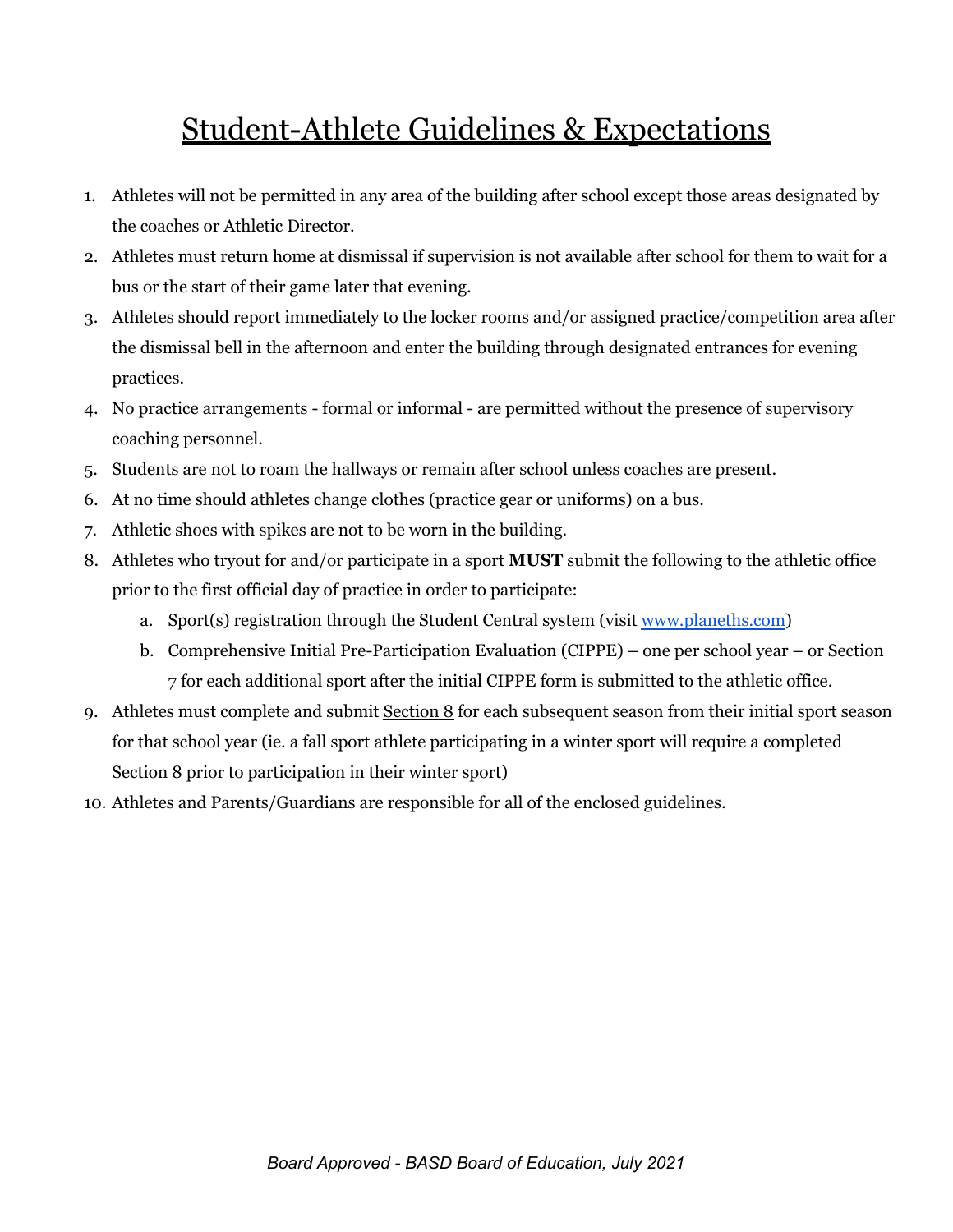## Multi-Sport Athletes

Student athletes are strongly encouraged to participate in a variety of sports for the Beaver Area School District, if they are capable of doing so. Multi-Sport athletes develop various skills that all play into making an individual a better all-around athlete, it also reduces the risk of injury from over-use of any given muscle group and lessens the probability of burnout from continually playing one sport all year round. Multi-sport athletes are also usually happier with their overall sports experience because they meet new people and develop more relationships.

A student's physical and mental health is just one of many concerns that the administration, coaches, and teachers have for your child's total well-being.

There is no set policy against a student participating in more than one sport during any one season, and occasionally it works for the student-athlete. It is recommended that students should play only ONE sport during the fall, winter and spring sports seasons. This is largely due to the grueling practice and academic workload for high school students.

Students must remember that they are students first and athletes second. Trying to do too much will affect a student's health and also his/her academic and athletic performance.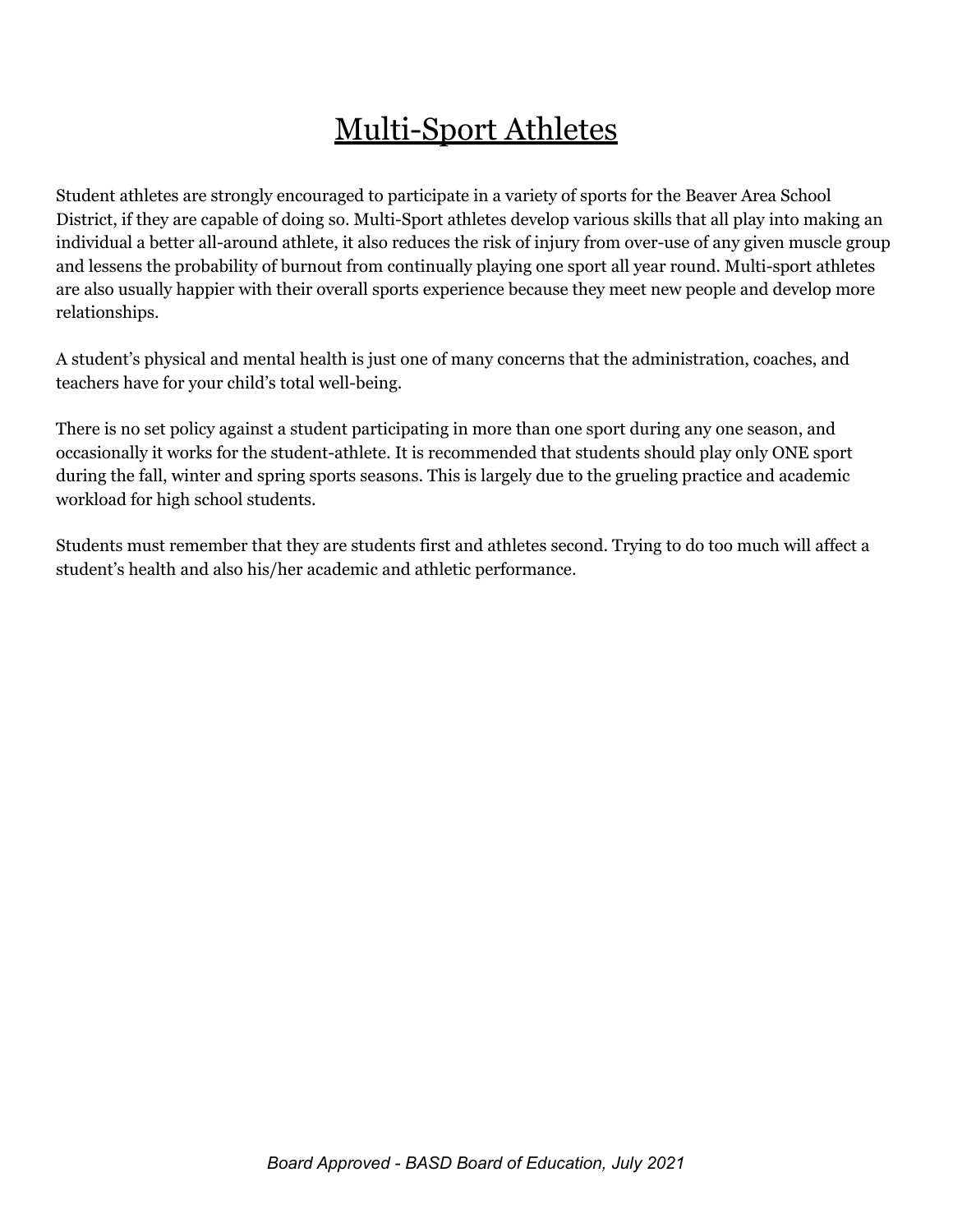### Same Season/Two-Sport Policy

Student-athletes in the Beaver Area School District are allowed to participate in more than one sport during a particular season. If a student decides to participate in more than one sport at a time, a coach shall in no way discourage this decision. Rather, the coaches involved should work together to make this situation as smooth as possible. Realizing that there is potential for conflicts arising when an athlete is participating in two sports at the same time, the following guidelines will be adhered to:

1. The athlete will declare a primary sport and a secondary sport.

2. A contest will always take precedence over practice in the other sport.

3. A section contest will always take precedence over a non-section contest.

4. A section meet (i.e. track) will take precedence over any non-section meet.

5. If section contests are scheduled on the same day, the athlete will participate in his/her primary sport.

6. WPIAL/PIAA tournament events will take precedence over non-section or section events. In the event that two WPIAL/PIAA tournaments are held on the same day, the primary sport will take precedence as in #5.

7. If non-section contests are scheduled on the same day, the athlete will participate in his/her primary sport.

8. In the event that it would be possible for an athlete to participate in both sports on the same day, he/she will not be allowed to drive to the second contest. Only an athlete's parent or guardian will be allowed to transport the athlete.

9. Coaches are not to discipline an athlete for a missed practice on a day that the athlete is competing in his/her other sport.

10. On days that an athlete is not in competition, he/she should make an effort to practice both sports. If only one sport can be practiced, it should be the primary sport.

11. All eligibility rules will remain the same.

12. An athlete must begin practicing in each of the two sports at the beginning of each sport's season.

\_\_\_\_\_\_\_\_\_\_\_\_\_\_\_\_\_\_\_\_\_\_\_\_\_\_\_\_ \_\_\_\_\_\_\_\_\_\_\_\_\_\_\_\_\_\_\_\_\_\_\_\_\_\_\_

\_\_\_\_\_\_\_\_\_\_\_\_\_\_\_\_\_\_\_\_\_\_\_\_\_\_\_\_ \_\_\_\_\_\_\_\_\_\_\_\_\_\_\_\_\_\_\_\_\_\_\_\_\_\_\_

\_\_\_\_\_\_\_\_\_\_\_\_\_\_\_\_\_\_\_\_\_\_\_\_\_\_\_\_ \_\_\_\_\_\_\_\_\_\_\_\_\_\_\_\_\_\_\_\_\_\_\_\_\_\_\_

13. Before being allowed to participate in two sports during a season, the athlete, his/her

parents/guardian, Athletic Director, and the two coaches involved must meet and sign below:

Student-Athlete Name Parent/Guardian Signature

Primary Sport Primary Sport Coach Signature

Secondary Sport Secondary Sport Coach Signature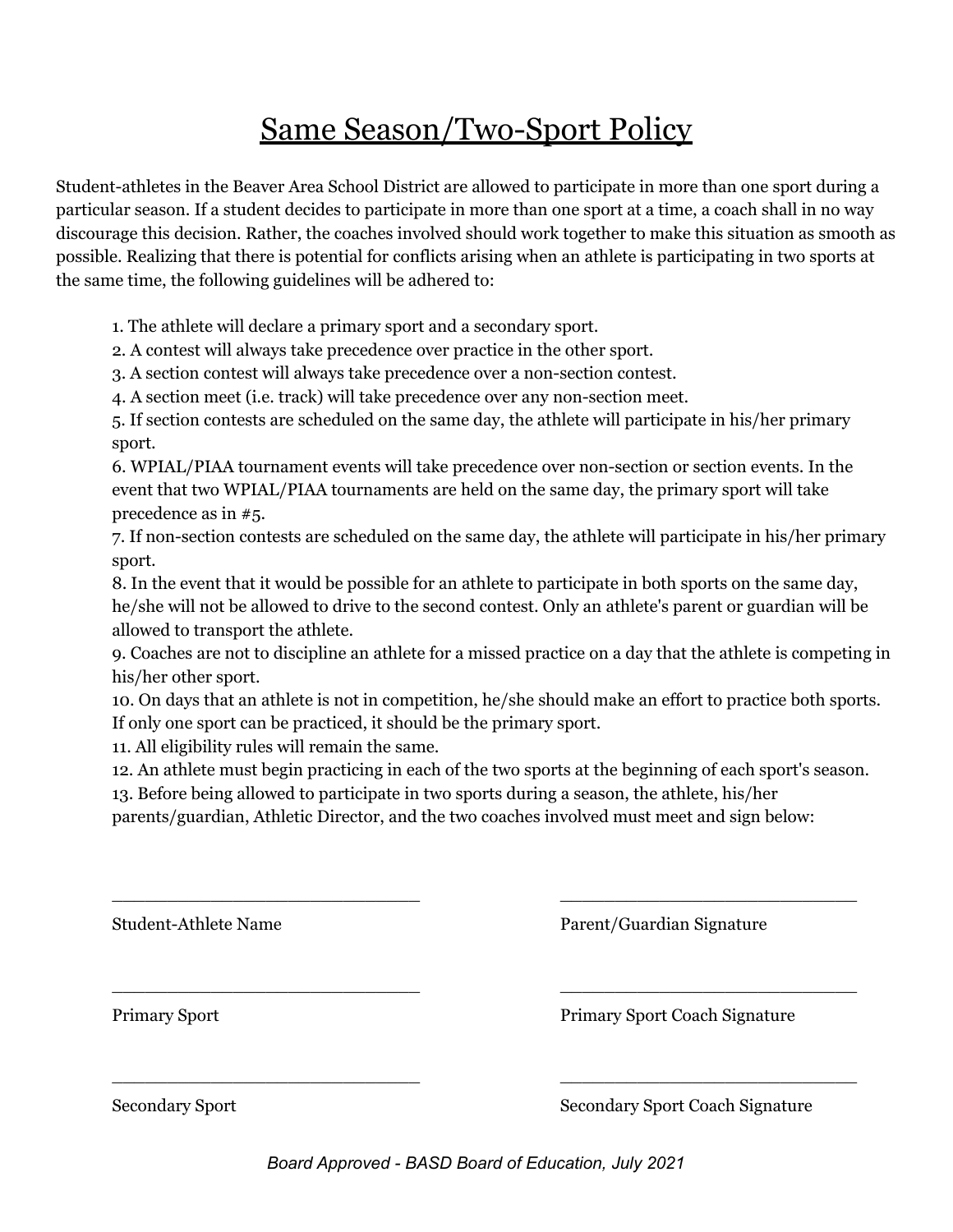# What is Sportsmanship?

PIAA and the Beaver Area School District strongly emphasizes the importance of GOOD SPORTSMANSHIP. The one thing we need to realize is that many people have not had GOOD SPORTSMANSHIP explained to them. Hopefully the following will help everyone to understand their responsibilities at a Contest.

1. **GAIN AN UNDERSTANDING AND APPRECIATION FOR THE RULES OF THE CONTEST**. The necessity to be well informed is essential. Know the rules. If you are uninformed, refrain from expressing opinions on officials, coaches, or administrative decisions. The spirit of GOOD SPORTSMANSHIP depends on conformance to a rule's intent as well as to the letter of a given rule.

2. **EXERCISE REPRESENTATIVE BEHAVIOR AT ALL TIMES**. A prerequisite to good sportsmanship requires one to understand his/her own prejudices that may become a factor in his/her behavior. The true value of interscholastic competition relies upon everyone exhibiting behavior that is representative of a sound value base. A proper perspective must be maintained if the educational values are to be realized. Your behavior influences others whether you are aware of it or not.

#### 3. **RECOGNIZE AND APPRECIATE SKILLED PERFORMANCES REGARDLESS OF**

**AFFILIATION**. Applause for an opponent's good performance displays generosity and is a courtesy that should be regularly practiced. This not only represents GOOD SPORTSMANSHIP but also reflects a true awareness of the Contest by recognizing and acknowledging quality.

4. **EXHIBIT RESPECT FOR CONTEST OFFICIALS**. The officials of any Contest are impartial arbitrators who are trained and who perform to the best of their ability. Mistakes by all those involved in the Contest are a part of the Contest. We should not rationalize our own poor or unsuccessful performance or behavior by placing responsibility on a Contest official. The rule of GOOD SPORTSMANSHIP is to accept and abide by the decision made. This value is critical for students to learn for later application in life.

5. **DISPLAY OPENLY A RESPECT FOR THE OPPONENT AT ALL TIMES**. Opponents are guests and should be treated cordially, provided with the best accommodations, and accorded tolerance at all times. Be a positive representative for your school, Team, or family. This fundamental is the Golden Rule in action.

6. **DISPLAY PRIDE IN YOUR ACTIONS AT EVERY OPPORTUNITY**. Never allow your ego to interfere with good judgement and your responsibility as a school representative. Regardless of whether you are an adult, student, athlete, coach, or official, this value is paramount since it suggests that you care about yourself and how others perceive you.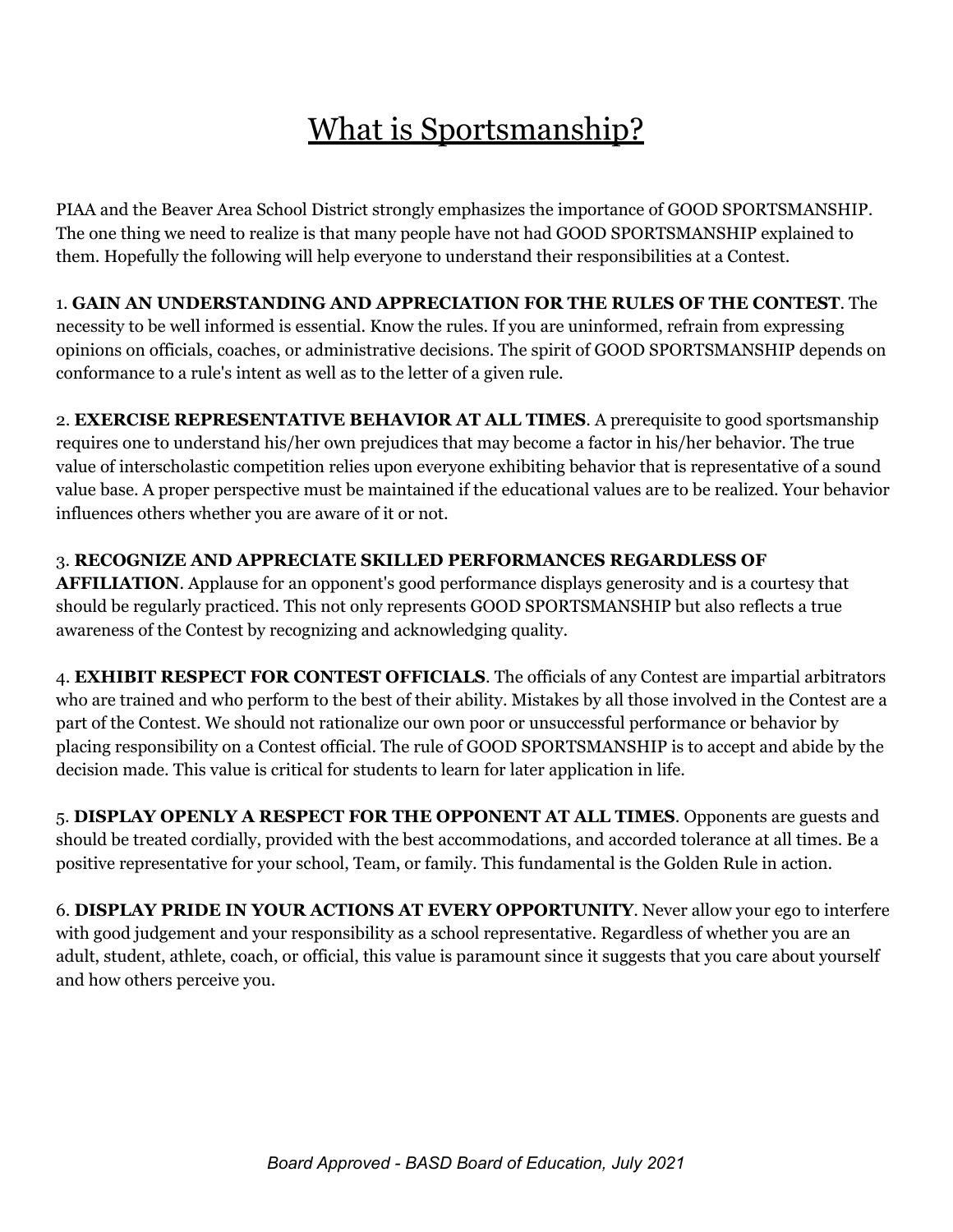# Sportsmanship: Acceptable vs Unacceptable Behavior

#### **ACCEPTABLE BEHAVIOR…**

- 1. Applause during introduction of players, coaches, and Contest officials.
- 2. Players shaking hands with opponents who foul out while both sets of fans recognize the player's performance with applause.
- 3. Accept all decisions of Contest officials.
- 4. Cheerleaders lead fans in cheers in a positive manner.
- 5. Handshakes between participants and coaches at the end of the Contest, regardless of outcome.
- 6. Treat competition as a Contest, not a war.
- 7. Coaches/players search out opposing participants to recognize them for outstanding performance or coaching. Applause at the end of a Contest for performances by all participants.
- 8. Everyone showing concern for an injured player, regardless of Team.
- 9. Encouraging surrounding people to display only sportsmanlike conduct.

#### **UNACCEPTABLE BEHAVIOR…**

- 1. Yelling, waving arms, or objects during an opponent's free throw attempt.
- 2. Disrespectful or derogatory cheers, chants, songs, or gestures.
- 3. Criticizing Contest officials in any way.
- 4. Cheers that antagonize an opponent.
- 5. Refusing to shake hands or give recognition of good performances.
- 6. Blaming a loss on Contest officials, coaches, or participants.
- 7. Laughing or name-calling to distract an opponent.
- 8. Use of profanity or displays of anger.
- 9. Doing your own cheers instead of following the lead of cheerleaders.
- 10. Wearing extreme or unusual clothing or excessive body paint that detracts from the Contest.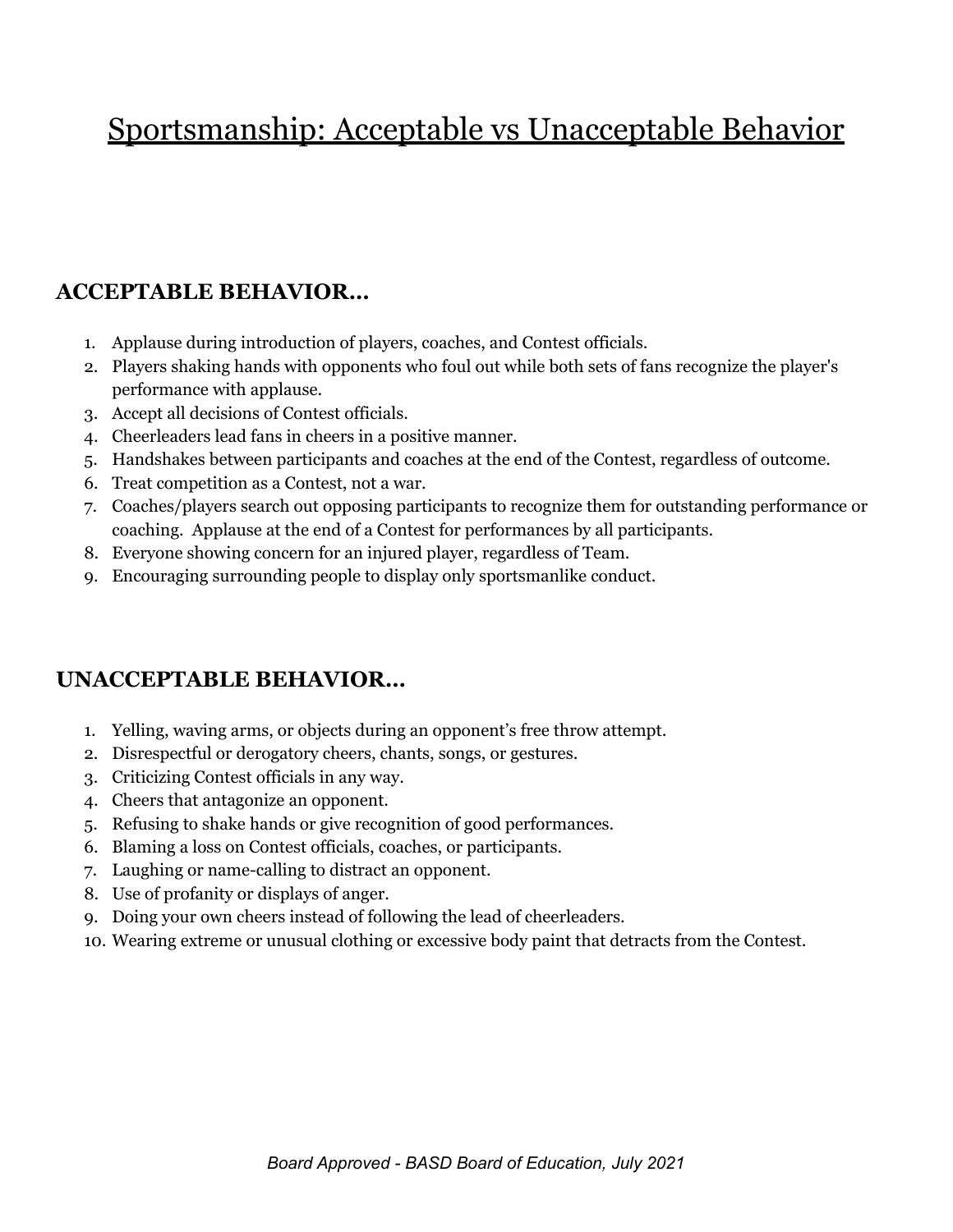### PIAA Sport Disqualification

**A. Mandatory Disqualification (as per the PIAA)**- One Game Suspension for any contestant who, while competing for a PIAA member school, is ejected from a Contest by a state high school association recognized and/or registered official in that sport for unsportsmanlike conduct or flagrant misconduct is disqualified from participating for the remainder of the day and in all Contests on the next Contest day of the same level (varsity, junior varsity, or otherwise) of competition from which the contestant was previously disqualified.

**B. Enhanced Disqualification - Two Game Suspension — (as per the PIAA)** Any contestant who is ejected from a Contest by a state high school association recognized and/or registered official and a component of the ejection is confronting, contacting or addressing a Coach, contestant or official using foul or vulgar language, or physical contact will be disqualified from competition for the remainder of the day and for the next two (2) Contests including all Contests on the next two (2) Contest days of the same level (varsity, junior varsity, or otherwise) of competition from which the Coach and/or contestant was previously disqualified. For the purposes of this provision, the jurisdiction of the official(s) to apply and enforce this rule begins upon the official's arrival at the Contest site and ends when the official (or the last of the team of officials) leaves the Contest site. The Contest site is defined as premises on which the competition surface is located and includes the entirety of the premises and parking areas. When the Enhanced Disqualification implicates a contestant, and in addition to the two (2) Contests disqualification, the contestant may not return to competition representing the contestant's school until the contestant completes the NFHS Sportsmanship program at NFHSLearn (online) and provides a certification of completion of this program to the student's Principal and the Principal submits the certification to the PIAA District Sport Chairman. A PIAA District Committee may, at its discretion, convene a hearing to address any and all disqualifications and provide additional penalties as warranted by the circumstances.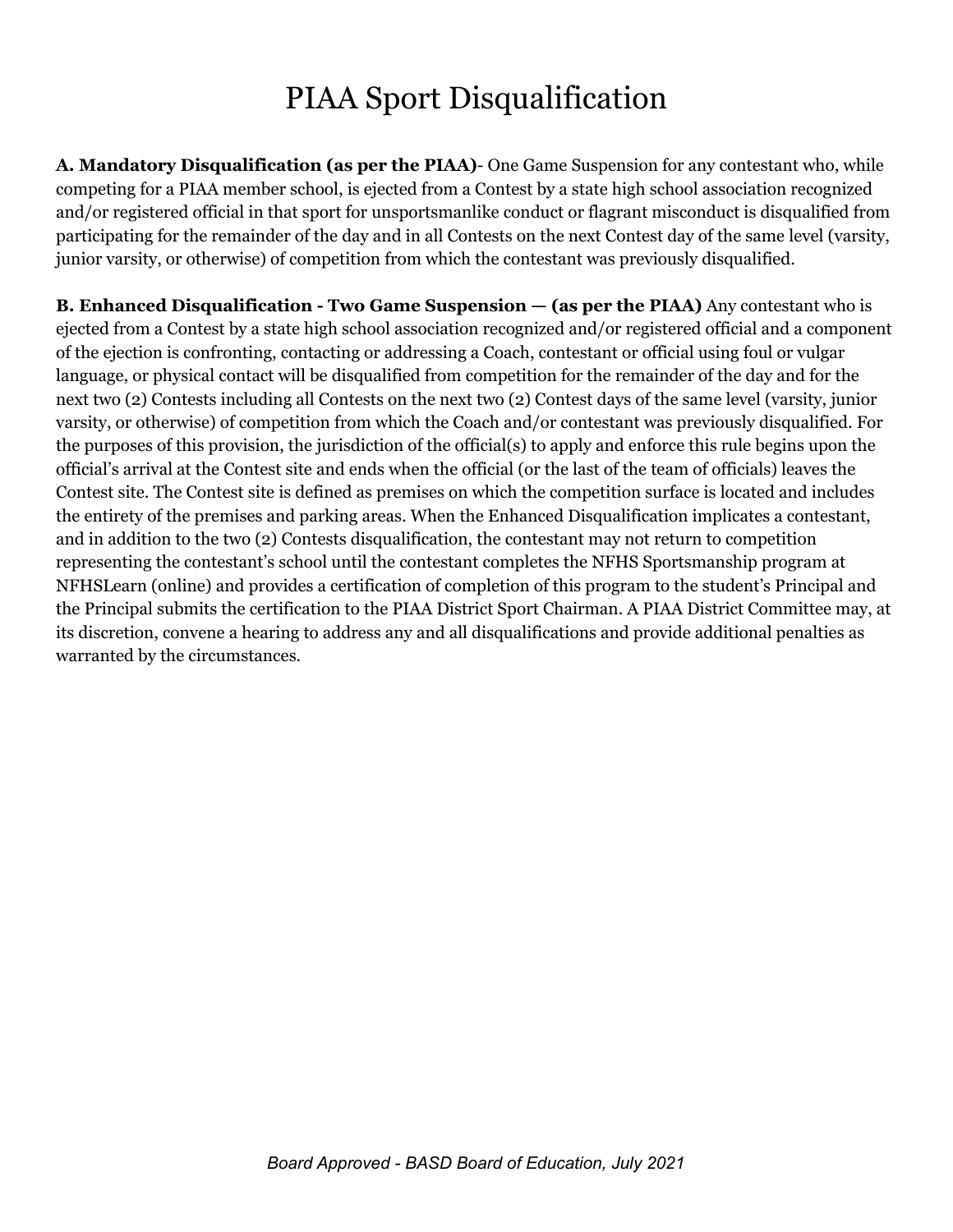# Harassment/Intimidation

Harassment, deliberate annoyance, intimidating, bullying, or hazing another student or staff member will not be tolerated. An administrator and/or guidance counselor will attempt to meet with the students who are involved and intervene. Confirmed violations will result in Saturday detention, OSS, alternative placement, or possible expulsion for severe and/or multiple violations. The police may be asked to file all appropriate charges.

### Sexual Harassment

All students at Beaver should be free from sexual harassment by other students, teachers, and staff. All complaints will be promptly investigated and resolved. Each case will be handled according to the best course of action for eliminating the harassing condition or situation. Findings and allegations will be communicated with both the complainant and the alleged harasser. Sexual harassment includes: unwelcome sexual advances, requests for sexual favors, or other unwelcome verbal or physical conduct of a sexual nature. All persons, including students and staff, should be free from sexual harassment in the school/workplace. Sexual harassment, by definition, includes: affecting educational decisions or programs, making decisions affecting the student, or otherwise interfering with the student's academic/intellectual or extracurricular autonomy based on the student's submission to or rejection of such advances.

Students who violate this policy will face discipline as described under the "Harassment/Intimidation" section in the student handbook. Teachers and other staff who violate this policy will be disciplined according to legal standards including contract and agency law. Students who file false accusations of sexual harassment will be disciplined and may even face expulsion, based on the nature of the complaint and its impact on the educational climate of the school.

# Hazing

Hazing is an intentional action that intimidates or threatens a student with ostracism, extreme stress, shame, humiliation, or that adversely affects the student's mental or physical health, safety, or dignity. Hazing can be committed by a single student or group of students and will not be tolerated. Any student or group of students who hazes another student will face disciplinary consequences as found under "Intimidation/Harassment" in the "Discipline" section of the student handbook.

### Reporting Concerns

It is very important that all students share with the administration and faculty a responsibility to develop a climate within the school that is conducive to wholesome learning and living. Students are also expected to assist teachers and administration in operating a safe, healthy school climate for all students. Therefore, it is the responsibility of all students to report harassing, hazing, and/or intimidating behaviors that they directly witness to a teacher, counselor, or other staff member immediately.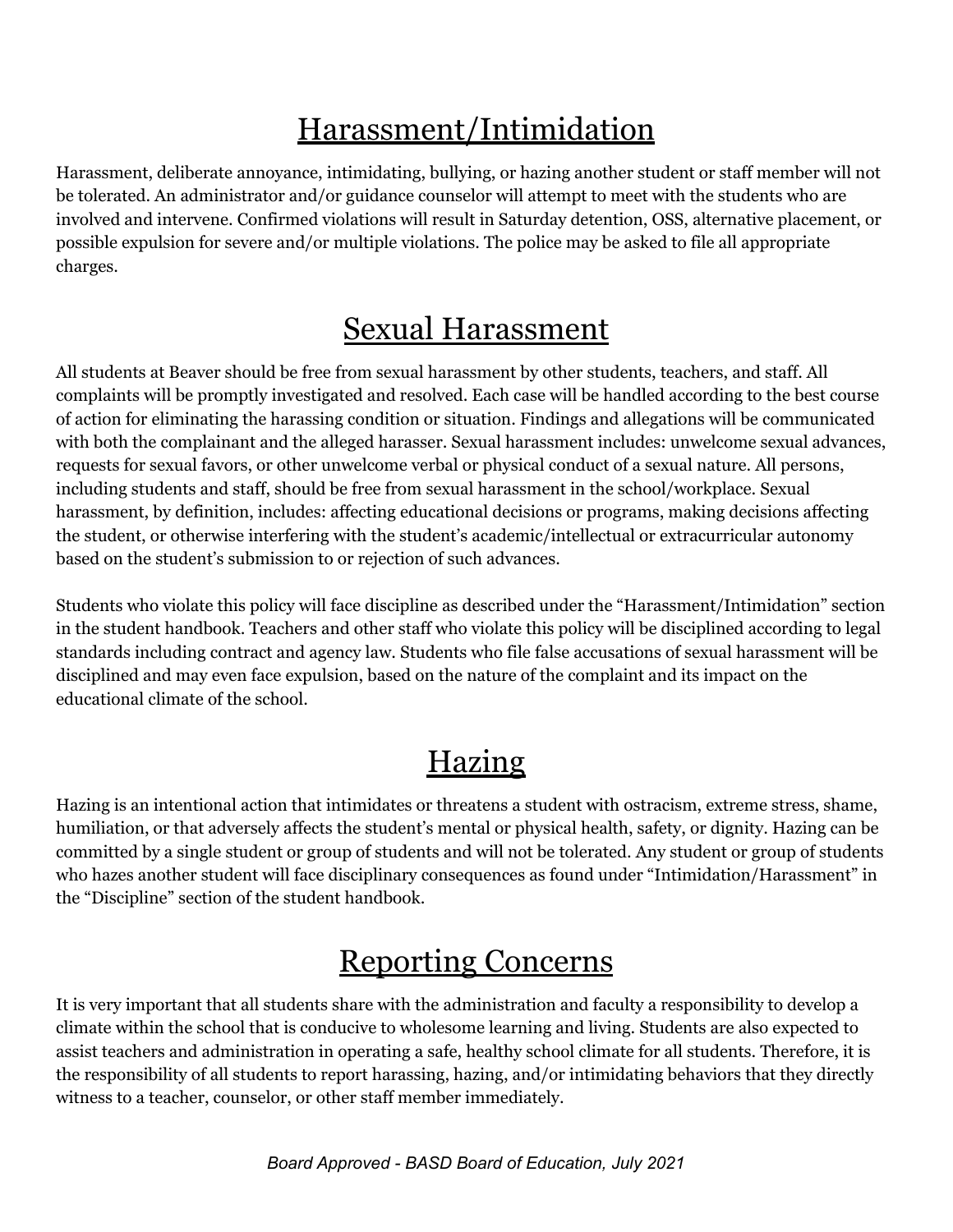# School Rules and Policies

As a reminder, school rules and policies are in effect: (1) during school hours, (2) while on school property, (3) while using district approved transportation, (4) before, during and after school at events observed and/or supervised by district staff, (5) while en route to or from school, (6) or any other time that a reasonable nexus can be made with the educational mission or representation of the school.

## Eligibility for Athletic Participation

Beaver Area Middle/High School is a member of the Pennsylvania Interscholastic Athletic Association (PIAA) and is subject to the rules and regulations of the association. In order to be eligible, the pupil must meet the minimum PIAA qualification. In addition, the following rules have been established by the Beaver Area Board of Education (August 2018):

1. Student participant's grades shall be monitored each week and those failing to pass at least five (5) credits or passing all credits if taking less than five (5) credits will be ineligible the following week. Each Friday grade reports will be reviewed and students who do not meet the requirement will lose eligibility from the following Sunday through Saturday after the next grade report is reviewed. The value of a Career Technology Center (CTC) course is three (3) elective credits.

2. Any student who fails to pass at least five credits during the previous grading period will be ineligible for 15 school days at the beginning of the next report period.

3. Students will not be eligible to participate in an after-school activity if they are absent or tardy (after 10 a.m.) without a medical or legal excuse.

4. Students will not be eligible to participate in an after-school activity if they leave school early without approval by a school administrator and a parent/guardian.

5. A student who has been absent from school during a semester for a total of twenty (20) or more school days, shall not be eligible to participate in practice or any athletic contest until he/she has been in attendance for a total of forty-five (45) school days following his/ her twentieth day of absence. 6. All WPIAL and PIAA attendance requirements must be met in order for an athlete to be eligible to participate in school-sanctioned athletics.

# Consent of Parent or Guardian

You are eligible only if there is on file with the Principal of your school a certificate signed by your parent(s) or guardian(s) consenting to your participation in the particular sport(s) involved. Consent by a parent/guardian can be completed through the sport registration system Student Central (www.planeths.com).

### Accident Insurance

Individual students and families are responsible for covering accidents and injuries that are sustained during regular school and extracurricular activities. The district is not responsible for individual student coverage and cannot reimburse for medical deductibles, co- pays, or expenses. However, because the Beaver Area School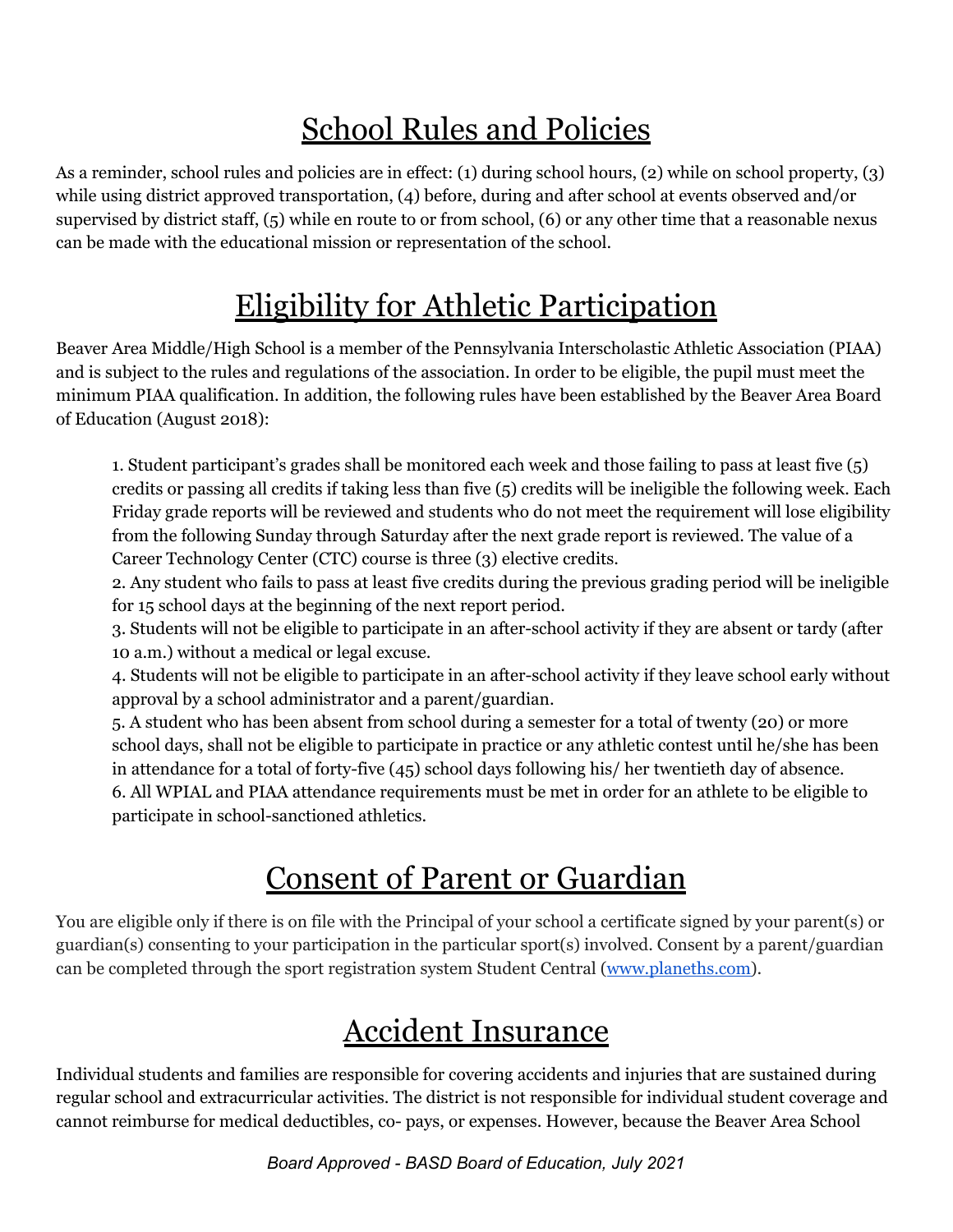District purchases sports insurance, parents of any student at the district are able to purchase student accident insurance from the same carrier that sells sports insurance to the district. This insurance policy is offered to the parents for a very reasonable premium. Parents are urged to consider purchasing the policy after careful consideration. This policy is especially valuable when students are not covered by adequate medical insurance since the school does not provide such insurance. Insurance information is posted on the school website (https://www.basd.k12.pa.us/AthleticInsurance.aspx). Information can also be obtained in the main office of each school building as well as the district office.

#### Semester Rule

Your athletic eligibility extends only until you have reached the end of your fourth consecutive year (8th consecutive semester or the equivalent) beyond the eighth grade. Therefore, if you repeat a grade after eighth, you will be ineligible as a senior.

Additionally, you may participate in (1) a maximum of six seasons in each sport during grades seven through twelve, (2) a maximum of four seasons in each sport during grades nine through twelve, and (3) a maximum of three seasons in each sport during grades seven through nine.

You may participate in only one season in each sport during each school year.

### **Attendance**

You must be enrolled in and in full-time attendance at Beaver or a Charter or Cyber-Charter School, or be home-schooled.

Generally, you are eligible only at the school at which you are enrolled or, if a home-schooled student, at a public school in the public school district in which you reside. If you are a student enrolled in either a Charter School or Cyber Charter School, you should consult with your Principal to determine the school at which you are eligible.

If you are absent from school during a semester for a total of 20 or more school days, you will lose your eligibility until you attend school for a total of 45 school days following your 20th day of absence.

# Outside Participation

If you participate in a non-school athletic program during the PIAA Season for that sport, while enrolled at a school which has a Team in that sport, you will not be eligible for District and Inter-District Championship Contests in that sport unless you are in uniform and available to participate as a member of your school Team for at least 75% of its Regular Season Contests.

# Age Rule

To be eligible to participate in grades 10 through 12, you must not have reached your 19th birthday by June 30 immediately preceding the school year. Where you will participate only in grades 7 and 8, you may not have reached your 15th birthday by June 30 immediately preceding the school year; where you will participate only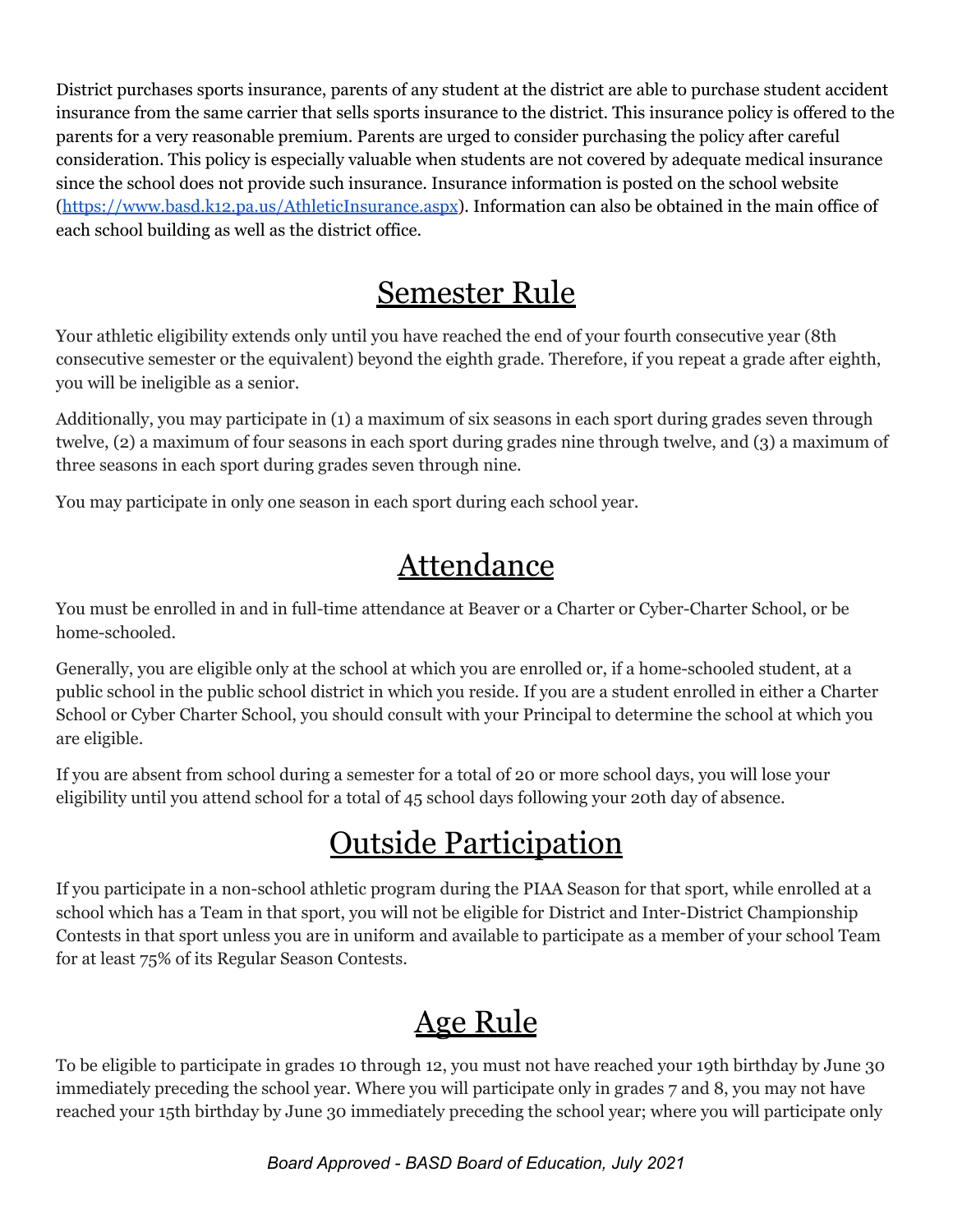in grades 7 through 9, you may not have reached your 16th birthday by June 30 immediately preceding the school year.

# Amateur Status And Awards

To be eligible to participate in a sport, you must be an amateur in that sport. Amateur status, and eligibility, is lost if you, or your parent(s) or guardian(s), receive money or property for or related to your athletic ability, participation, performance, services, or training in a sport.

You may be recognized and receive awards for your participation only from your school or school-affiliated booster club, the sponsor of an athletic event, a non-profit service organization approved by your school Principal, or the news media. Permissible awards include items of apparel, a blanket, watch, ring, scroll, carry-on or warm-up bag, photograph, medal, plaque, or similar award, which must bear appropriate institutional insignia or comparable identification. The fair market value of all of the items provided to you may not exceed \$200. If they do, you must return the items in excess of \$200.

## Transfers

You are treated as having transferred whenever you seek eligibility to participate in interscholastic athletics at a school other than the one at which you were previously either enrolled or otherwise eligible. You are considered to have transferred even if you are promoted to a higher level school or are out-of-school for a period of time before entering the new school. If your Transfer from one school to another is materially motivated in some way by an athletic purpose, you will lose your athletic eligibility in each sport in which you participate within a period of one year immediately following the date on which you transferred. This requirement applies even if you would be otherwise eligible at the school to which you transferred. If your school eliminates a sport for budgetary reasons, you may be permitted to Transfer to another school to participate in that sport. You must enroll and attend the other school. If you desire to participate in any other sports at that school, your PIAA District Committee (WPIAL) will assess whether the Transfer was materially motivated in some way by an athletic purpose relating to those sports.

### Pre-Participation Physical Examination

Prior to any student participating in tryouts, practices, inter-school practices, scrimmages, and/or contests at any PIAA member school in the student's first sport in a school year, the student is required to submit a completed PIAA Comprehensive Initial PreParticipation Physical Evaluation (CIPPE) Form. Students must have the appropriate person(s) complete the first six Sections of the (CIPPE) Form. Sections 1, 2, 3, 4, 5, and 6 can be completed by the parent/guardian through the sport registration system Student Central (www.planeths.com). Section 7 must be printed out and completed by an Authorized Medical Examiner (licensed physician of medicine or osteopathy, or a certified school nurse practitioner), and uploaded to the sport registration system Student Central. All sections must be completed and approved by the Athletic Office prior to participation in sports. The CIPPE shall be performed no earlier than June 1st and shall be effective, regardless of when performed during a school year, until the next May 31st.

**Subsequent Sport(s) in the Same School Year:** A student who submitted an initial CIPPE form and seeks to participate in tryouts, practices, inter-school practices, scrimmages, and/or contests in subsequent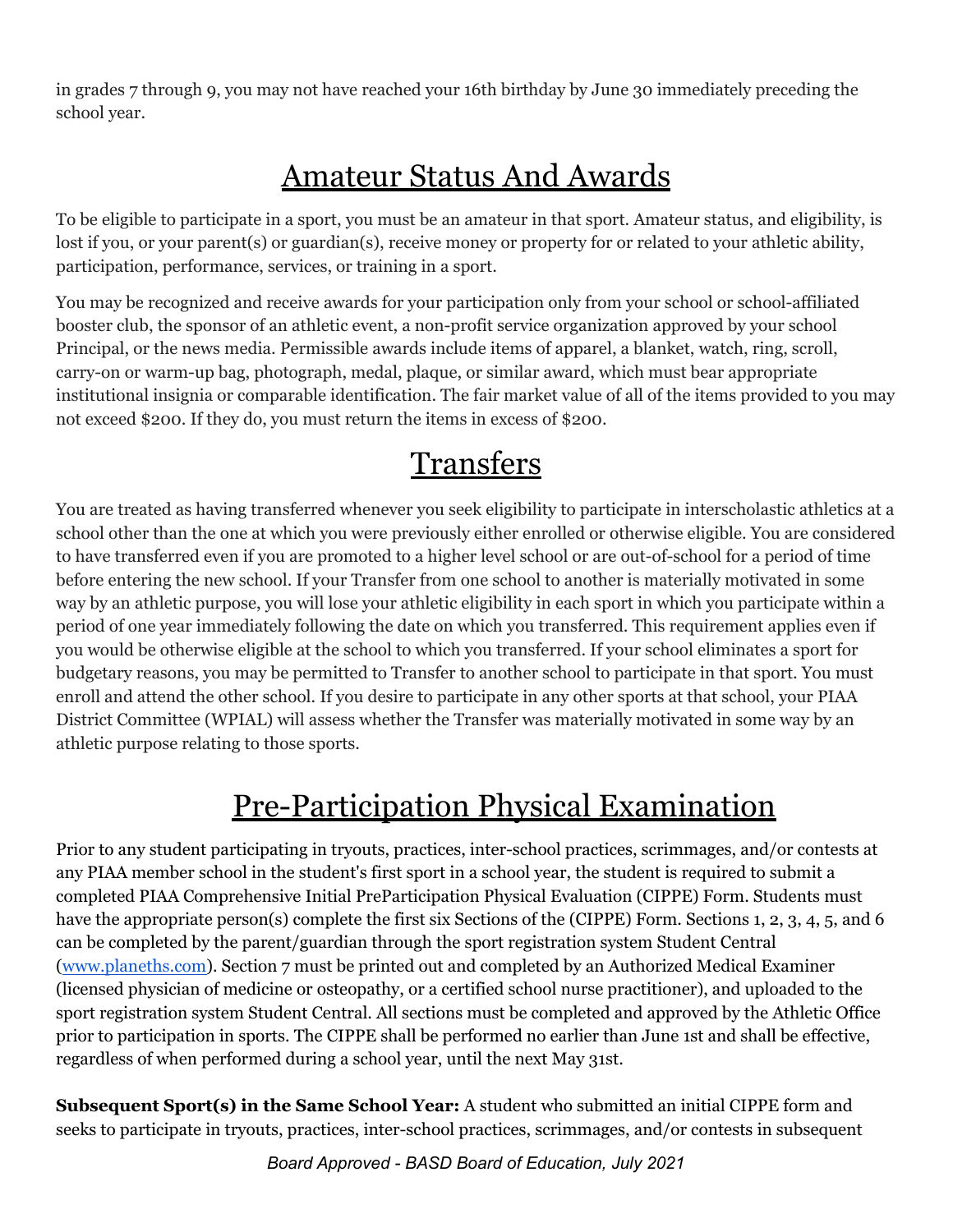sport(s) in the same school year must complete Section 8 of the CIPPE form. This page can be completed in the sport registration system Student Central (www.planeths.com).

## Concussion Recognition and Management

A concussion is a brain injury that results in a temporary disruption of normal brain function. A concussion occurs when the brain is violently rocked back and forth or twisted inside the skull as a result of a blow to the head or body. Athletes at your age are particularly vulnerable to the effects of concussions. Once considered little more than a minor "ding" on the head, it is now understood that a concussion has the potential to result in death or short- and/or long-term changes in brain function.

If a sports official removes you from a Contest because you have exhibited signs, symptoms, or behaviors consistent with a concussion (such as loss of consciousness, headache, dizziness, confusion, and/or balance problems) you may not return to participating in Practices, Inter-School Practices, Scrimmages, and/or Contests until cleared by a licensed physician of medicine or osteopathic medicine who is sufficiently familiar with current concussion management.

## **Discipline**

Students do not have the right to interfere with the education of fellow students. It is the responsibility of all students to respect the rights of fellow students, teachers, administrators, and all others who are involved in the educational process.

All athletes have to abide by the district's discipline overview throughout the entire school year. Please review the discipline overview in your school's student handbook.

### Disciplinary Exclusions

Students who are suspended (OSS) are ineligible to participate in any extra-curricular event or practice held on the same day that a suspension is invoked. Students who are suspended on the day before a weekend or a holiday break are ineligible to participate until they spend a full day back in their regular classes.

A pattern of discipline violations or receiving multiple suspensions may be cause for a student to become ineligible for any/all extracurricular events. Extracurricular events are privileges that can be taken away if students do not uphold the expected "Citizenship Code" as described under the Academic section of the student handbook.

# Drugs and Alcohol

Possession or being under the influence of illegal drugs (or possession of "look-a-like" drugs), drug paraphernalia, controlled substance(s), "synthetic" over-the-counter mood altering substances, anabolic steroids, or alcohol is absolutely forbidden. Unauthorized prescription medications are also considered "illegal" when in the possession/use of students. Devices that include an electronic vaporizer, bowl, pipe, or other reservoir for inhaling substances (typically sold as hookah, shisha, etc.) are considered drug paraphernalia.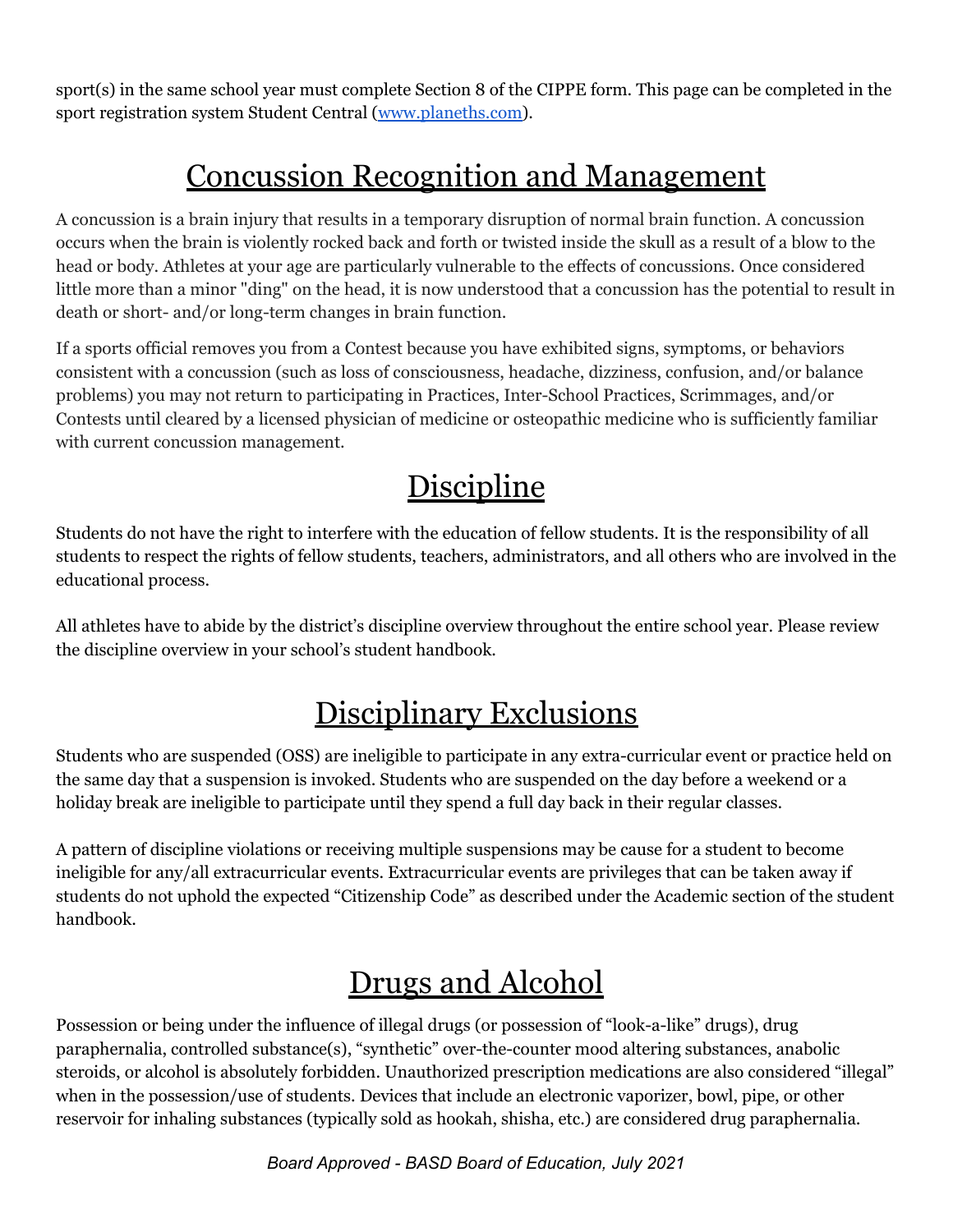Possession of paraphernalia will result in an immediate OSS, up to ten (10) days. paraphernalia will be tested to determine if an illegal drug or controlled substance is present.

The following drug possession/use policies will be followed for a positive test result. Students charged with any such violation shall be subject to the following disciplinary actions:

1. The administration will report the incident to the police, parents, and superintendent.

2. The principal, or person in charge of the school where the offense has occurred, shall provide the student/parent(s) with an informal hearing as required by law and, if appropriate, shall suspend the student for ten (10) school days.

3. The principal shall follow-up with the parents and superintendent (and the director of student services when applicable) in writing.

4. The student shall be referred to the Student Assistance Program (SAP) Core Team.

5. A hearing before the Board of Directors of the school system, a committee thereof, or an examiner as selected by the board shall be conducted as required by law.

6. First-time offenders found guilty who cooperate with the requirements set forth by the Administration and the Core Teams shall be expelled from school and extracurricular activities for a period of ninety-one (91) days.

7. A student may be allowed back into the school and extra-curricular activities prior to the end of ninety-one (91) school days under the terms of a Probationary Agreement.

8. Other circumstances including, but not limited to, the non-cooperation of the student, may in the board's judgment, result in expulsion for a period of up to one hundred and eight-one (181) days both from school and extracurricular activities.

#### **Repeat offenders:**

1. Second-time offenders judged guilty shall automatically be expelled for a minimum of one hundred and eighty-one (181) school days and shall be barred from extra-curricular activities for the same period.

2. A student may be allowed back into the school and extra-curricular activities prior to the end of ninety-one (91) school days under the terms of a Probationary Agreement.

3. Third-time offenders found guilty shall be permanently expelled from school and shall be barred from participating in all extra-curricular activities.

4. A student may be allowed back into school and extra-curricular activities after ninety-one (91) school days, but prior to the end of one hundred and eighty-one (181) school days under the terms of a Probationary Agreement.

Selling, attempting/making arrangements to distribute, or transferring drugs or alcohol, as well as any mood altering substances, regardless of whether the substance is actually sold, distributed or transferred is actually the substance represented, shall result in the following disciplinary actions:

1. The administration will immediately report the incident to the police, parents, and superintendent. 2. The principal or person in charge of the school where the offense has occurred shall provide the student/parent(s) with an informal hearing as required by law and, if appropriate, shall suspend the student for ten (10) school days.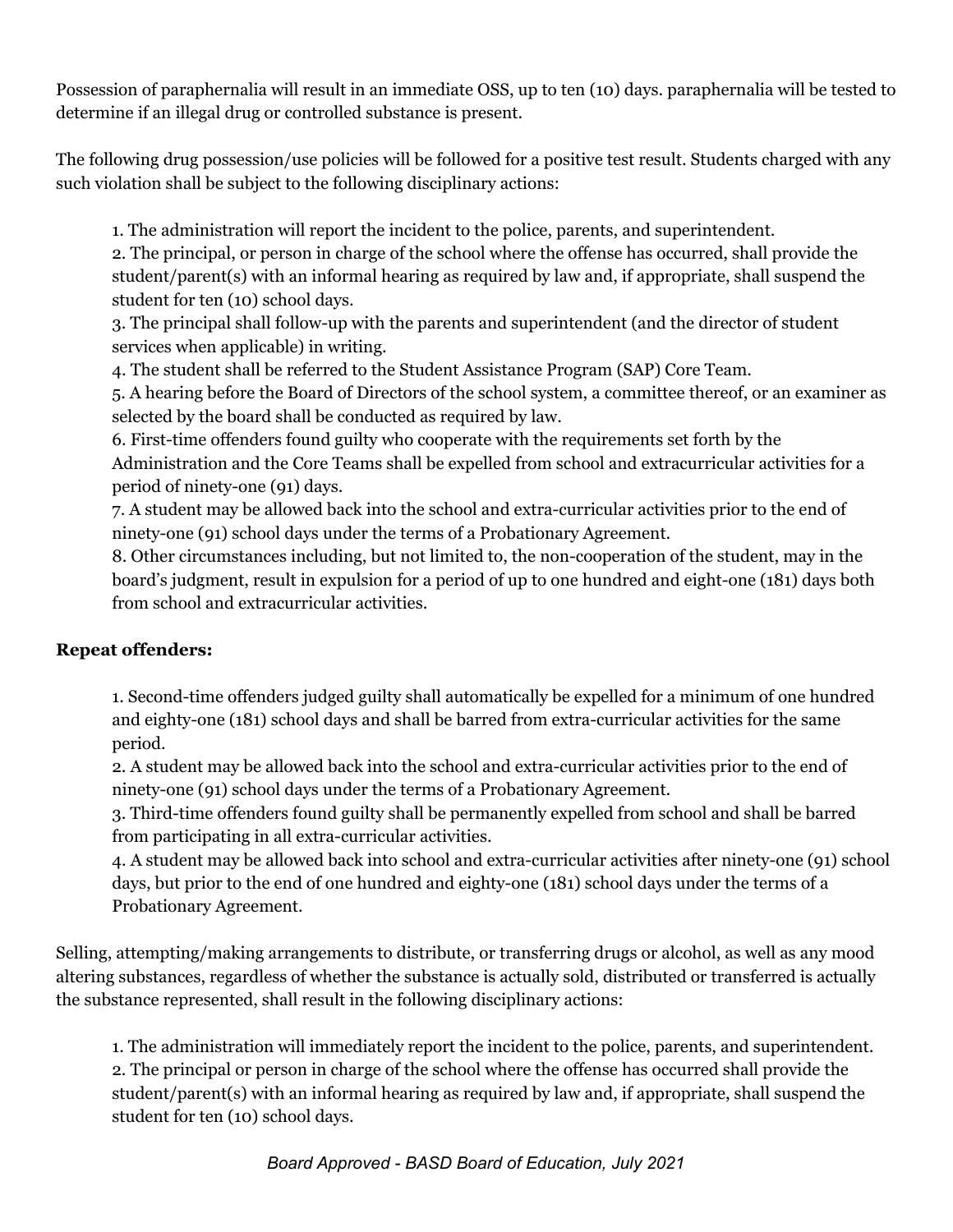3. The principal shall follow-up with the parents and superintendent (and director of student services, when applicable) in writing.

4. The student shall be referred to the Student Assistance Program (SAP) Core Team.

5. A hearing before the Board of Directors of the school system, a committee thereof, or an examiner as selected by the board shall be conducted as required by law.

6. First time offenders found guilty shall be expelled for a minimum of one hundred and eighty-one (181) school days and shall be barred from participating in extracurricular activities for the same period of time.

7. A student may be allowed back into school after ninety-one (91) school days and prior to the one hundred and eighty-one (181) school days under the terms of a Probationary Agreement.

8. Second-time offenders found guilty shall be permanently expelled and shall be permanently barred from participating in extracurricular activities.

Any student who comes forward and reports to a teacher or a member of the administration his/her alcohol/drug-violation shall not be subject to punishment unless said student subsequently and separately violates the terms of the policy.

#### Tobacco

Possession and/or use of tobacco is prohibited. Smokeless tobacco and electronic cigarettes are also considered tobacco under this policy. If an electronic device contains a pipe, bowl, or reservoir, it will be considered to be drug paraphernalia. Charges will be filed for all tobacco violations. A first violation will result in a four (4) hour Saturday detention. A second violation will result in a three (3) day OSS. Subsequent violations will result in a five (5) day OSS. Students acting as "look-outs" for smokers will be assigned a 2-hr Saturday detention.

# Home-School & Charter School Students

Parents of home-schoolers and cyber-charter school students who wish to have their children participate in interscholastic athletics within the Beaver Area School District must register their children in writing with the Athletic Director at least two (2) weeks prior to the first Pennsylvania Interscholastic Athletic Association (PIAA) practice date. Parents/guardians should contact the Athletic Director's office by August 1 of the upcoming school year for activity/athletic schedules so that they may meet this two (2) week requirement. The following items must be verified by the parent of a home-schooled student or by the student's charter school supervisor:

- 1. The student was enrolled and passing four full-credit subjects or the equivalent during the previous grading period except that eligibility for the first grading period is based on the final grades from the preceding school year.
- 2. The student was not absent from instruction for more than twenty (20) days during the previous semester unless eligible for exemption as stated in Article III, Section 3 of the PIAA Bylaws.
- 3. The student and his/her parents have completed the PIAA pre-participation physical examination requirements and registered with.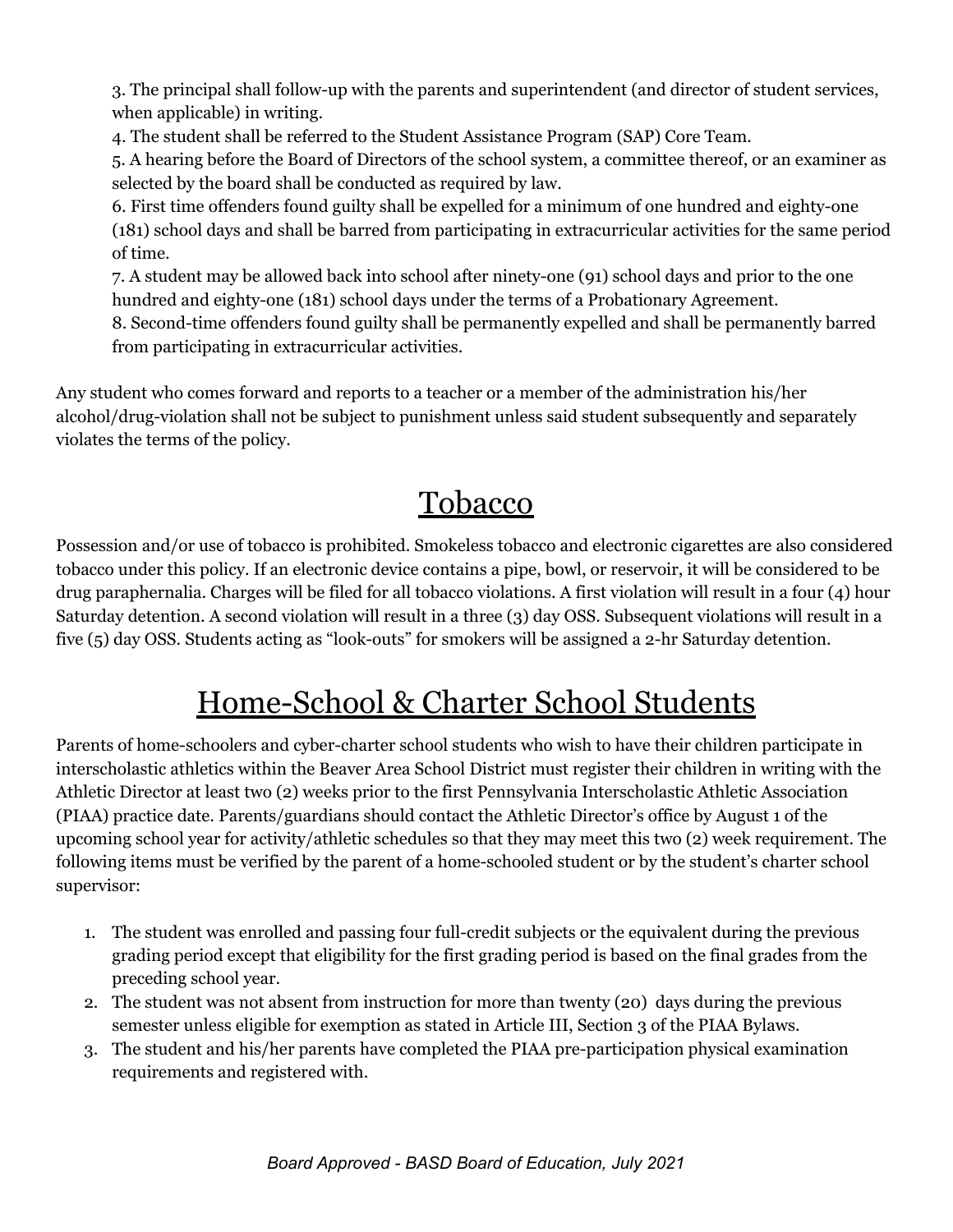4. Home-school and charter students are required to follow the same tryout procedures as enrolled students. The home-school and charter students must conform to the policies and procedures of the Beaver Area School district and to the team rules for the sport in which he/she is participating.

#### Letterman Awards

All letterman awards will be distributed to the coaches by the Athletic Office and then to the individual athletes at the end of the season. Anyone who quits or is removed from a team prior to the completion of the season, including post-season playoffs, will not receive a letter nor any other individual or team award even if the criteria for earning that award had been met prior to quitting or being removed. Head coaches will establish lettering criteria and disseminate that information to their team at the beginning of the season.

#### **BASIC RULES THAT APPLY TO ALL PROSPECTIVE ATHLETIC LETTER AND PARTICIPATION AWARD CANDIDATES.**

1. An athlete must display sportsmanship and conduct which exemplifies the school to his/her opponents, teammates and officials.

2. An athlete must conform to all participation and training rules established by the School District and the head coach for that given sport.

3. An athlete must have conformed to practice and game regulations as established by the coach in that sport.

4. The athlete must complete the season, including individual and post season competition.

5. The athlete must have returned all the equipment issued to him to the satisfaction of the Head Coach and Athletic Director.

6. Letters are only issued to a participant in a varsity sport.

7. All seniors that have remained on the team will receive a varsity letter.

8. Coach's discretion can be used to letter an athlete based on the following three attributes:

a) Positive contribution to the team.

b) An athlete demonstrates good sportsmanship and a supportive attitude.

c) An injured player would have lettered if the injury had not occurred

\*These are the minimum requirements for each sport. The head coach of each sport can establish stricter requirements. The head coach will notify the student athletes of the requirements to letter before the start of the regular season.

# Special Awards

*Three Sport Athletic Award -* Given to any student who participates in three sports during the school year.

*Beaver Lettermen Club* - Any senior athlete who has received 6 or more varsity letters in their high school career will become a member of the Beaver Lettermen Club.

*Team GPA Award* - Given to the athletic team with the highest grade point average.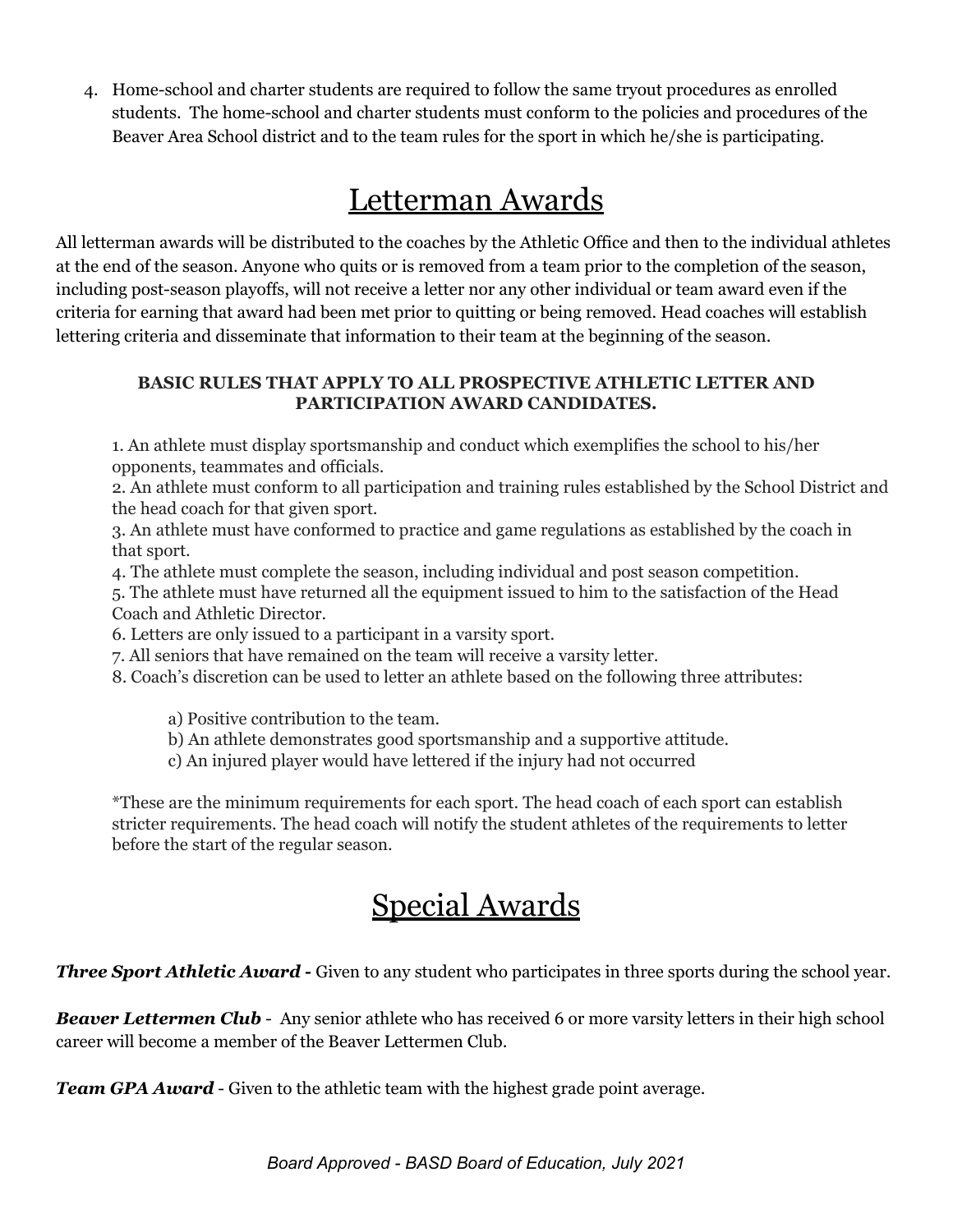## Varsity Jackets

Varsity letterman's jackets are handled by an external company. Contact information for said vendor along with general jacket information will be available in the athletic office. It will be the family's responsibility to deal with the individual company if they are dissatisfied with the product or service they receive when ordering a varsity jacket.

### Student Transportation

The Beaver Area School District provides transportation to all scheduled away events. It is important for students to ride the bus to and from all contests for many reasons. Such reasons include: team unity in victory and defeat, shared responsibility for team equipment during travel, coach's discussions and instructions before and after contests, etc. However, certain occasions arise that a parent/guardian must drive their child to or from a contest. In such cases, a student may go to and/or from the event with his/her parent/guardian if a written request was provided to the Athletic Office prior to the event and appropriate notification has been made with the head coach. Parents/Guardians will release BASD from any and all responsibility for that child when transporting them to and/or from an event. Students are NOT permitted to transport themselves to any away contests.

#### Returning Equipment

Students are responsible for any and all equipment (including uniforms and practice gear) issued by the school district. You will be expected to return all equipment at the end of the season; otherwise, you will be financially responsible for any missing items. Issued equipment is not to be used for any activity outside of the practices and competitions of the school sport in which it was issued. It is unfortunate that some people steal but that does not void your responsibility for returning or paying for all that was originally issued to you. If you fail to pay for non-returned or overly- abused equipment, you will not be permitted further athletic participation and records and transcripts will not be released until all obligations have been cleared.

### Team Rules

Coaches are encouraged to develop a set of "Team Rules" which governs the individual sport. These rules must be approved by the Athletic Director and kept on file in the athletic office. When a student becomes a member of a team or group, he/she is committing to all the rules and expectations of that team/organization and coach/advisor.

These rules, regulations, and expectations are published prior to the season and provided to the student and his/her parents/guardians at that time.

Full participation in extracurricular activities by any student requires skillful time management and prior planning for involvement in multiple events and activities. This is part of the skills and advantages that participants develop and nurture through membership in extracurricular activities.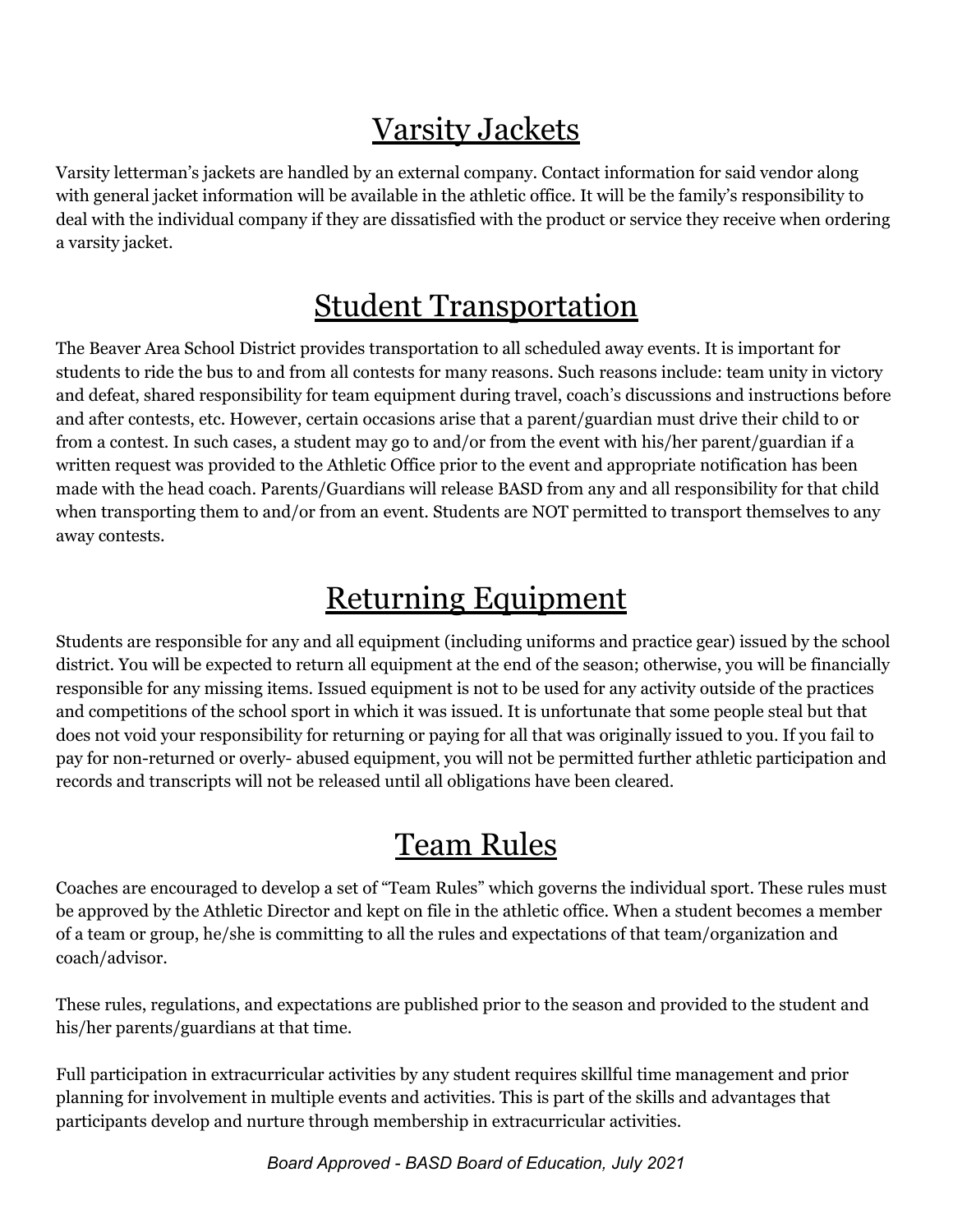Acknowledging that students by nature of their youth and inexperience are still developing life skills which include time management and prioritization of responsibilities, the Board of School Directors, Administration, and Coaches shall encourage each extracurricular activity participant to strive to achieve the highest academic as well as athletic standards as an individual and as a team.

All coaches and sponsors will reinforce the premise that the student has the responsibility to maintain sound academic standings.

If, during the course of planned season activities, a situation develops which places an academic activity at risk, it is the student's responsibility to bring this issue to the attention of their immediate team head coach or sponsor with a proposed resolution prior to the start of the activity.

Full participation and attendance at all competitions, practices, and events is expected of all participants. In the event of an extreme personal or family emergency and/or a conflict with academic demands, at the request of the parents/guardians and with the approval of the immediate team head coach or Athletic Director participation may be excused or abbreviated. This may only be arranged at the discretion of the team head coach or Athletic Director prior to the event. The head coach or Athletic Director may also grant these exceptions when the schedule presents an undue burden or academic strain on the student. All arrangements must be made prior to the start of the event/competition.

### Weather Cancellations

Based on a cancellation or early dismissal of school due to inclement weather, the following shall apply:

1. All practices and/or competitions are cancelled unless administrative approval is given. Administrative consideration will be given to the need for the practice based on the immediacy of the competition and the severity of the weather/road conditions.

2. All coaches/sponsors may request permission to use school facilities on the day of cancellation. This must be done on a single day basis.

- 3. Students cannot be required to attend an approved activity/practice during a school closing. Participation must be voluntary.
- 4. All home activities involving spectators are cancelled unless administrative approval is given.
- 5. If an early dismissal occurs, all activities are cancelled.

# Squad Selection

The head coach of each individual team is responsible for the selection of the members of that team. They can choose to evaluate talent on their own, with a designated group of people, and/or hire outside professionals to aid in the process. It is also the coach's responsibility to inform the athletes and parents of the tryout process and evaluation tool being used prior to the first day of tryouts. If students must be eliminated from the squad, it is the coach's responsibility to personally inform the individuals either by a verbal or written communication. Impersonal methods of notification such as posting lists, reading names, or having other students report a team roster will not be utilized.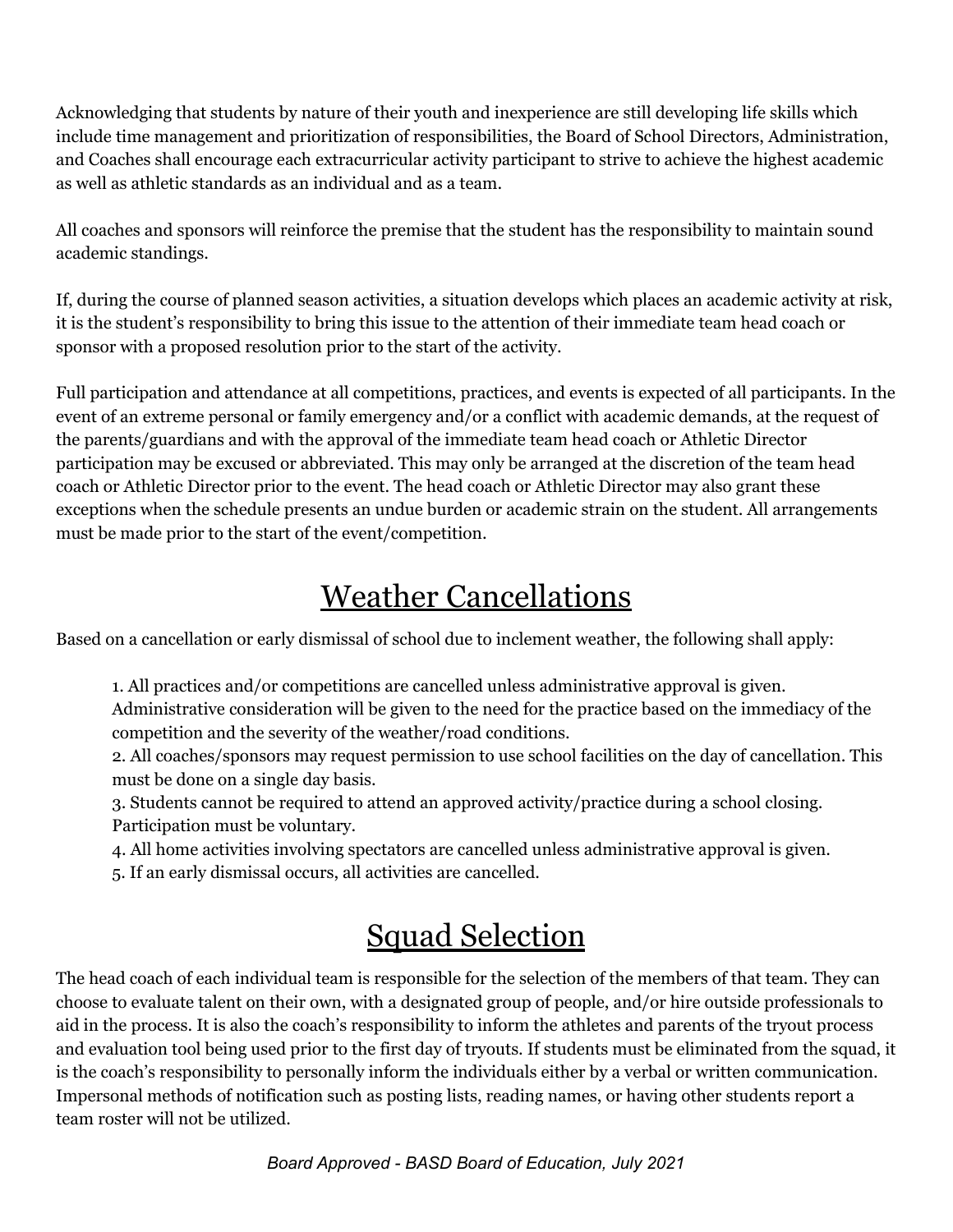#### **Concern Complaint Process:**

If a parent has a concern with the tryout process, they should follow the chain of command set forth below:

- 1. Student should address questions to coaching staff.
- 2. Parent and student should request a meeting with the coach or coaching staff.
- 3. Parent, student, and coach will meet with the Athletic Director.
- 4. Parent, student, coach and Athletic Director will meet with the Principal.

The Beaver Area School District Athletic Office believes that coaches are in the best position to determine which athletes will remain on the roster.

## Collegiate Athletics

Student-athletes should conduct a meeting with their high school coach(es) at the end of their junior season. Let your coaches know that you are interested in participating in collegiate athletics and discuss your potential as an NCAA Division I, II or III player. Additionally, seek advice from the school counselor and from the Athletic Director on initial eligibility requirements for college athletics.Do not be afraid to ask for their help.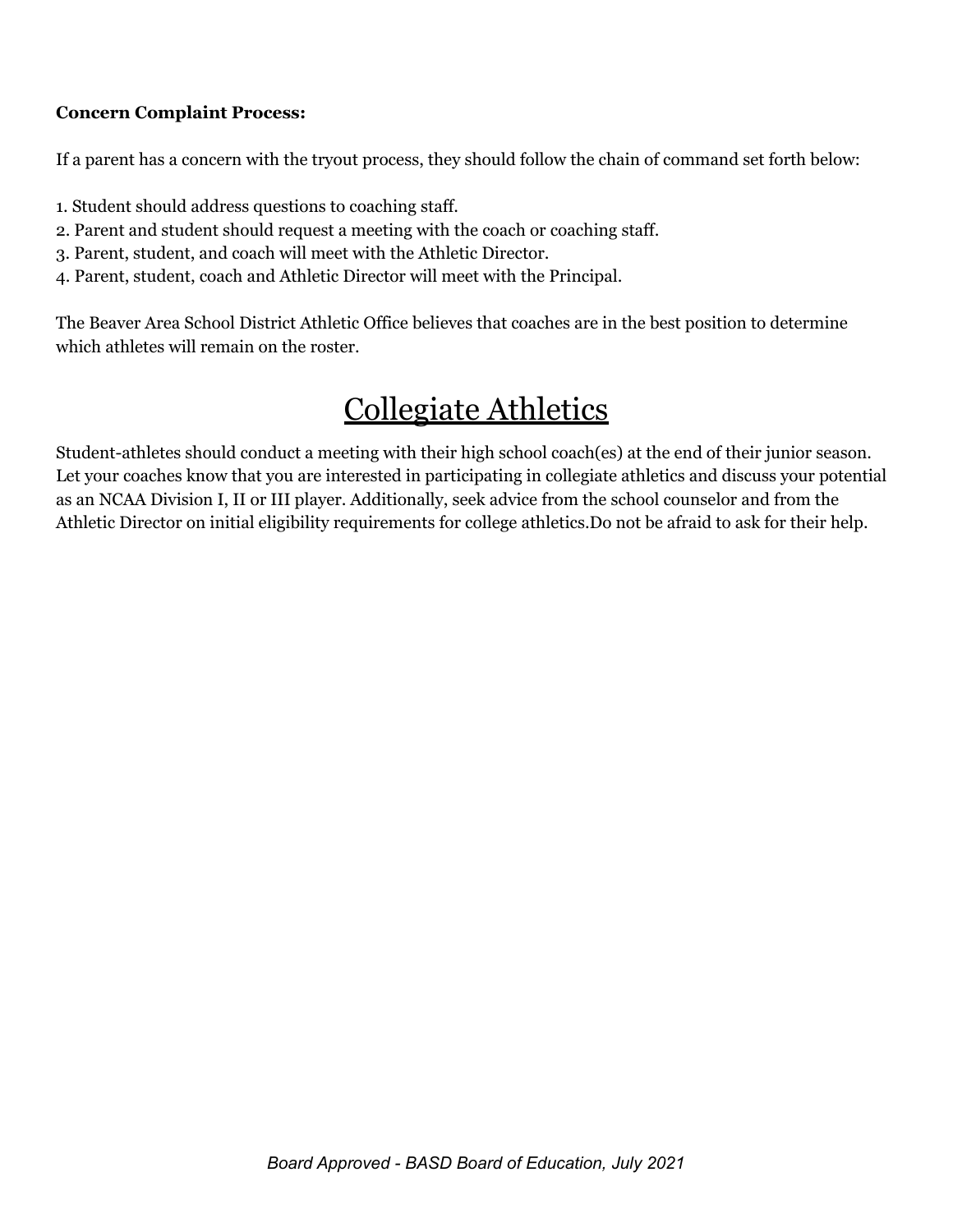# Social Media Guidelines

Social media refers to internet-based applications designed to create and share user generated content. Any form of digital magazines, internet forums, web-blogs, podcasts, photographs, video, rating and social bookmarking found on websites or applications such as Twitter, Facebook, Instagram, or Tumblr that is open to public viewing is considered to be social media. This is a rapidly changing network as we move into the 21st Century, and many more not mentioned will arise, which are also included in these guidelines. Violations of these guidelines are subject to investigation and consequences outlined in the Beaver Area School District Code of Conduct are also subject to review by state and federal law enforcement. Any and all disciplinary measures may apply depending on the severity of the infraction.

Beaver Area High School student athletes are expected to conduct themselves in a respectable manner as a member of their teams and our athletic program. As a student-athlete you are responsible for your social media use. Any malicious use of social media platforms shall not be tolerated. Malicious use may include, but not be limited to:

- Derogatory language or remarks regarding fellow athletes, students, coaches, administrators, faculty and staff of Beaver Area High School or other high schools.
- Demeaning statements or threats that endanger the safety of another person.
- Incriminating photos or statements regarding illegal criminal behavior, underage drinking, use of illegal drugs, sexual harassment or violence.

As a student athlete I have reviewed and carefully read, with my parent(s)/legal guardian, the Beaver Athletics Social Media Guidelines and agree to abide by all provisions contained within. Furthermore, I understand that a violation of said rules may result in loss of athletic privileges and/or suspension from participation.

Student Name (please print) Student Signature Date

 $\_$  , and the set of the set of the set of the set of the set of the set of the set of the set of the set of the set of the set of the set of the set of the set of the set of the set of the set of the set of the set of th

 $\_$  , and the set of the set of the set of the set of the set of the set of the set of the set of the set of the set of the set of the set of the set of the set of the set of the set of the set of the set of the set of th

Parent Name (please print) Parent Signature Date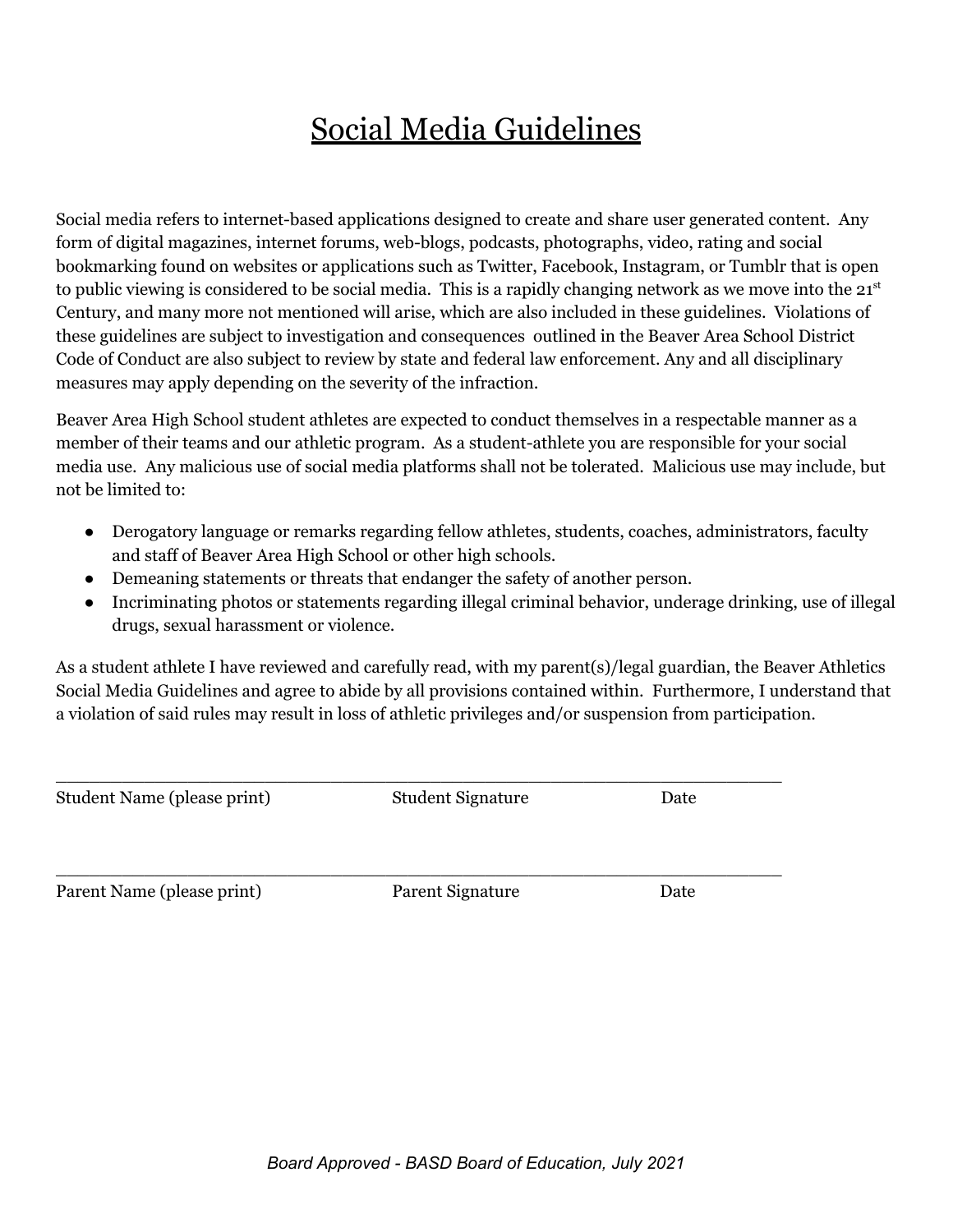# Parent/Guardian Code of Conduct

#### PURPOSE

This Parent or Guardian Code of Conduct is meant to promote a positive experience and learning environment for students, coaches, officials, and fans.

#### CODE OF CONDUCT

- 1. Be encouraging and supportive towards our respective students and his or her team.
- 2. Exemplify good sportsmanship towards the visiting team, its coaching staff, fans, school, and community.
- 3. Exhibit a positive attitude and good behavior at all athletic contests, both home and away.
- 4. Shows respect and exhibits good behavior towards all contest officials.
- 5. Will refrain from using profanity or demonstrating any other negative behavior.
- 6. Avoid criticism of any student, coach or contest officials.
- 7. Refrain from interfering with the coaching staff and their responsibilities.
- 8. Acknowledges that the coaching staff is responsible for my respective student during practices, games, and any other team-related functions.
- 9. Will promote a safe, positive and fair environment.
- 10. Will provide and sign all necessary forms, with accurate information, to the Athletic Office.
- 11. Will respect the rules and regulations of the team, school, WPIAL and PIAA.

#### **Any violation of these policies may result in necessary action and consequences upon further review.**

I understand my role and responsibilities in helping create and maintain a positive athletic experience for all parties involved.

\_\_\_\_\_\_\_\_\_\_\_\_\_\_\_\_\_\_\_\_\_\_\_\_\_\_ \_\_\_\_\_\_\_\_\_\_\_\_\_\_\_\_\_\_\_\_\_\_\_\_\_

\_\_\_\_\_\_\_\_\_\_\_\_\_\_\_\_\_\_\_\_\_\_\_\_\_\_ \_\_\_\_\_\_\_\_\_\_\_\_\_\_\_\_\_\_\_\_\_\_\_\_\_

Parent/Guardian Name (printed) Parent/Guardian Name (signature)

Name of Respective Student Date Date Date Date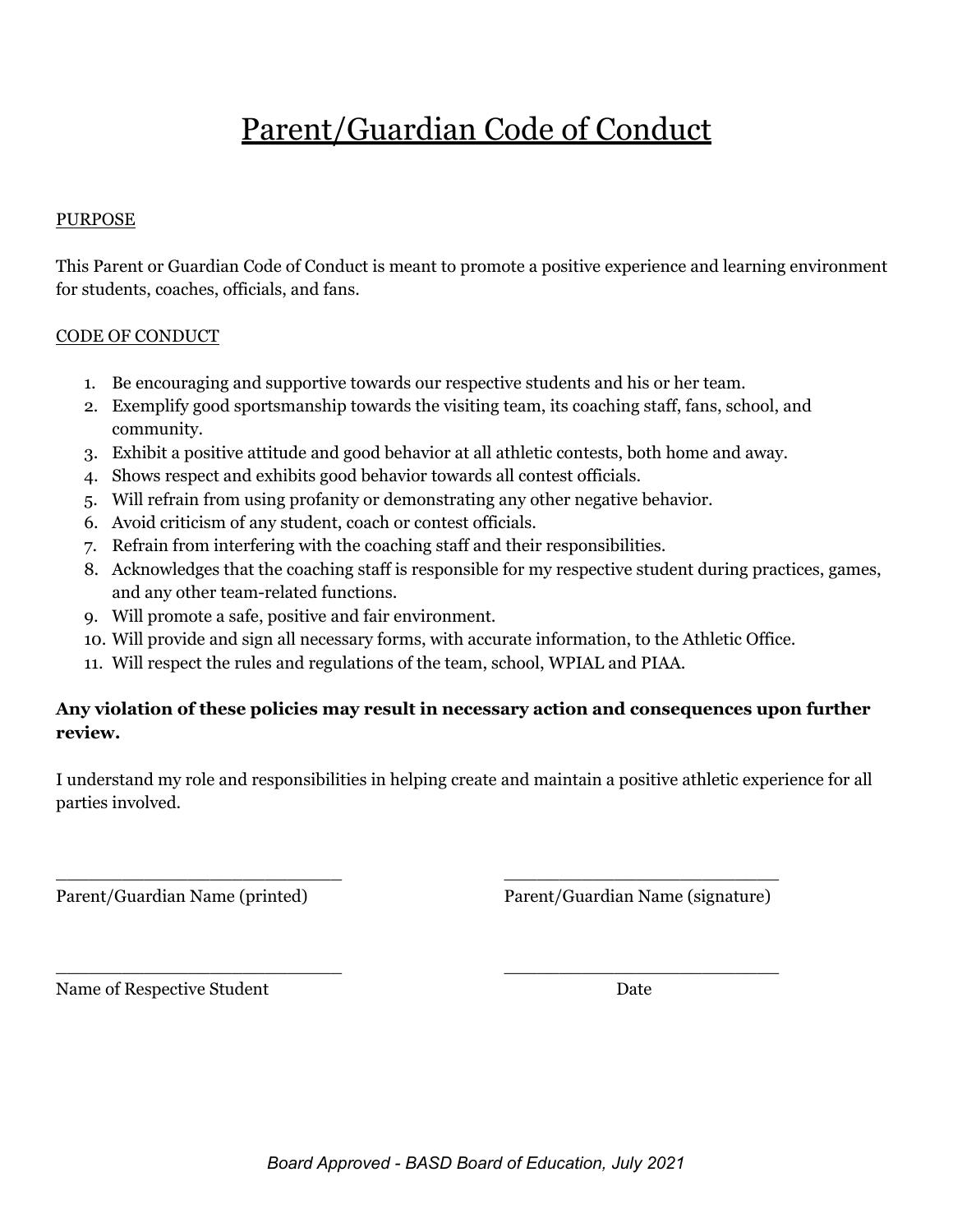# Parents and Guardians

#### **Positive Athletic Parenting**

• Be a positive motivator.

• Do not degrade the coach or their staff; we all make mistakes. Instead emphasize loyalty and perseverance, and use it as a teaching moment.

- Encourage your child to play for the enjoyment of the experience.
- Do not focus on personal statistics, game scores, or athletic scholarships.
- Encourage participation in several sports. Specialization leads to decreased enjoyment and burnout.
- Be realistic about your child's abilities.
- Be a good role model for your child.
- Encourage good decision making.
- Talk to your child on a daily basis.

#### **Parent/Coach Relationship Communication/Information Coaches Should Provide to Parents:**

- Coach's expectations of players and their parents
- Locations and times of all practices and contests
- Team requirements (i.e. special equipment, off-season conditioning, etc.)
- Team rules and guidelines
- Lettering requirements
- Disciplinary procedures
- Information regarding procedures to contact coaches

#### **Communication/Information Parents Should Provide to Coaches:**

- Notification of any schedule conflicts well in advance
- Specific concerns in regard to the coach's expectations of their child
- Information regarding student injuries and medical condition

#### **Appropriate Concerns for Parents to Discuss with Coaches:**

- Treatment of their child
- Ways to help their child improve
- Concerns about their child's behavior

#### **Concerns NOT Appropriate to Discuss with Coaches:**

- Playing time / positions / assignments
- Team strategy
- Play calling
- Other student athletes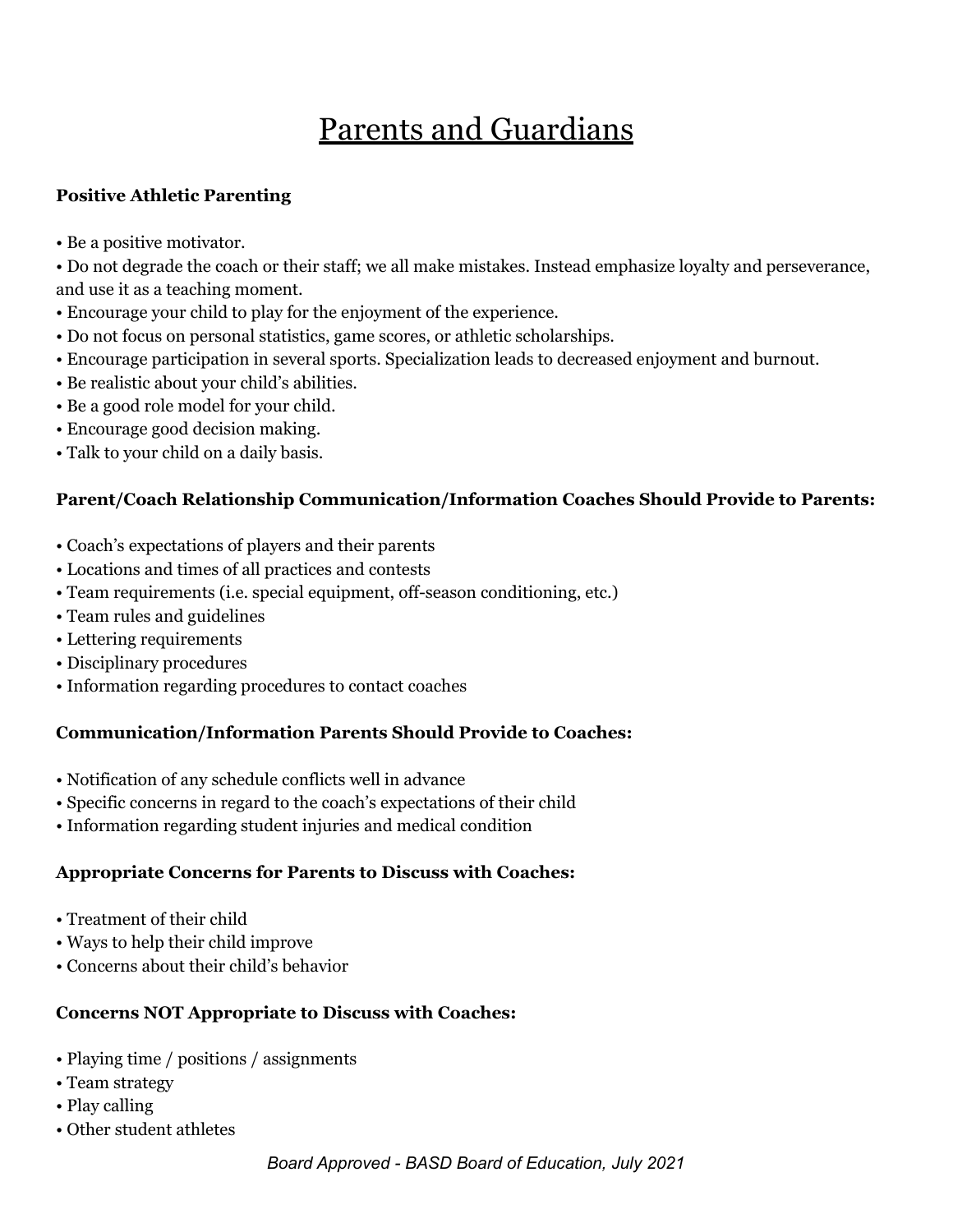# Procedures for Discussing Parental Concerns

• Parents should not confront coaches or engage in controversial discussion with coaches, either in person or via telephone, immediately before, during or after a practice and/or game for a period of 24 hours. Failure to comply with this request will result in a meeting with the Athletic Director and consequences may include being prohibited from attending the next event, multiple events, or up to and including the remainder of the season. Discussions during times of high emotions do not promote resolution of issues.

• Parents may discuss concerns with coaches via the telephone or request a meeting with the coach after the 24 hour period.

- If a parent meeting is desired, the parent should call the coach to schedule an appointment in advance.
- If the coach cannot be reached, the Athletic Director should be contacted to schedule the meeting.
- If the meeting with the coach does not provide satisfactory resolution, the parent may schedule an appointment with the Athletic Director to discuss the situation.
- Coaches may also schedule a meeting with the Athletic Director to discuss issues with parents.
- If the situation is still unresolved, additional meetings with appropriate administrators may be scheduled.

### Beaver Area School District Title IX Information

The Beaver Area School District is committed to continued compliance with Title IX and its implementing regulations. All Title IX concerns related to the operation of the athletic office should be reported to both the Athletic Director and the School District's Title IX Compliance Officer. The School District's Title IX Compliance Officer is:

#### **Ms. Cristine Wagner-Deitch**

(724) 774-0250 ext. 5002 wagnerdeitchc@basd.k12.pa.us